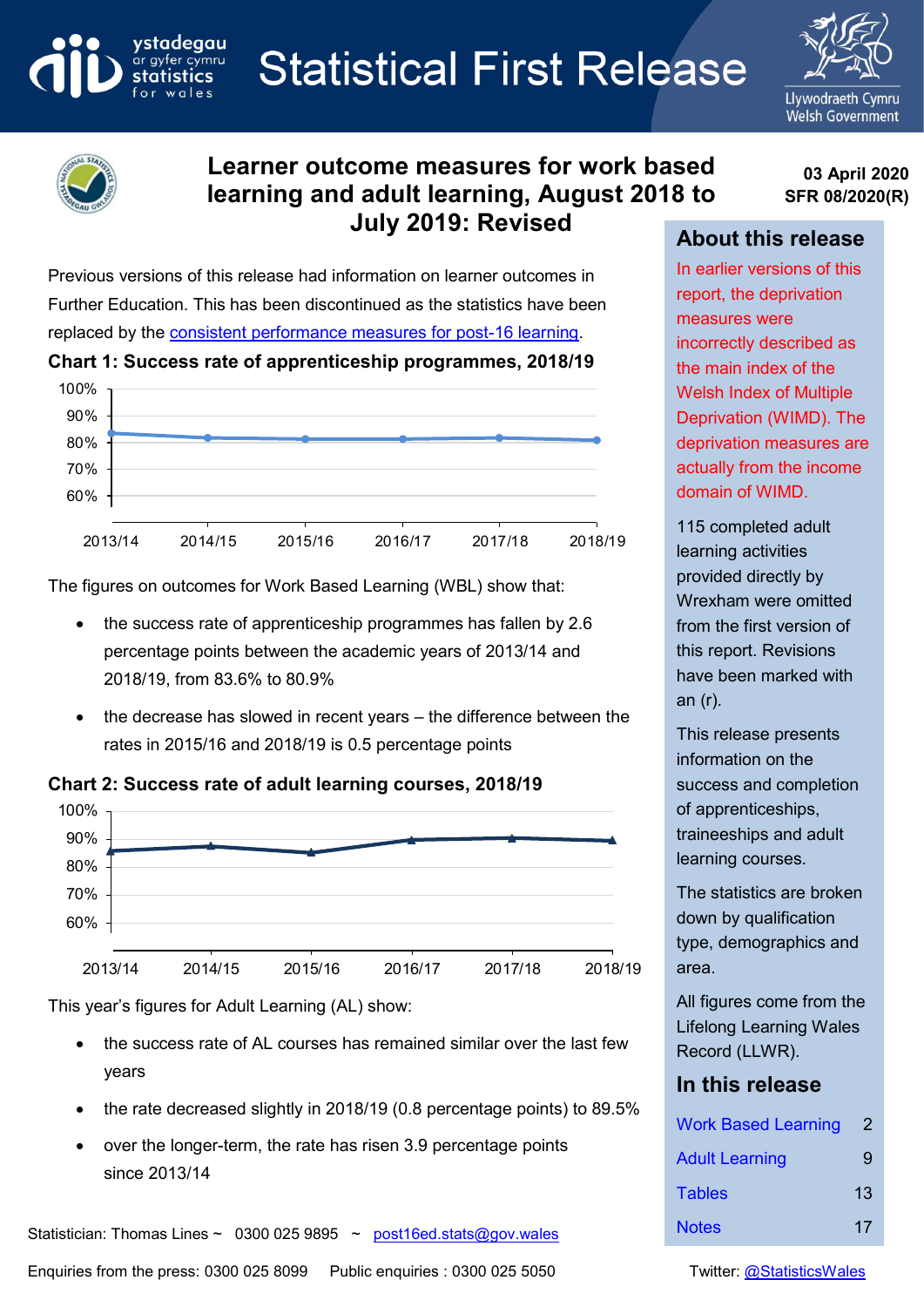# <span id="page-1-0"></span>**Work Based Learning**

This data covers two different types of Work Based Learning (WBL) programmes available in Wales – apprenticeships and traineeships.

Apprenticeships have three tiers:

- Foundation Apprenticeships Level 2 (equivalent to GCSE levels graded A\*-C)
- Apprenticeships Level 3 (equivalent to A levels)
- Higher Apprenticeships Level 4 and above

Traineeships have two tiers:

- Engagement Entry Level
- Level 1 Level 1 (equivalent to GCSE levels graded D-G)

#### **Outcomes of apprenticeships**

Learners on apprenticeship programmes have to achieve a range of qualifications in order to attain their apprenticeship. The success rate is the percentage of leavers from apprenticeships who attained the full apprenticeship framework.



#### **Chart 3: Apprenticeship success rate by level, 2013/14 to 2018/19**

Overall success rates for apprenticeships have been falling since 2013/14, from 83.6% to 80.9%.

The trend was reflected in foundation apprenticeships and apprenticeships, which, in the same period, fell by 3.1 and 3.2 percentage points respectively.

Higher apprenticeships have seen a strong upward trend in success rates, which have increased by 11.8 percentage points between 2013/14 and 2018/19. However, this year they have fallen for the first time since 2015/16, by 1.2 percentage points.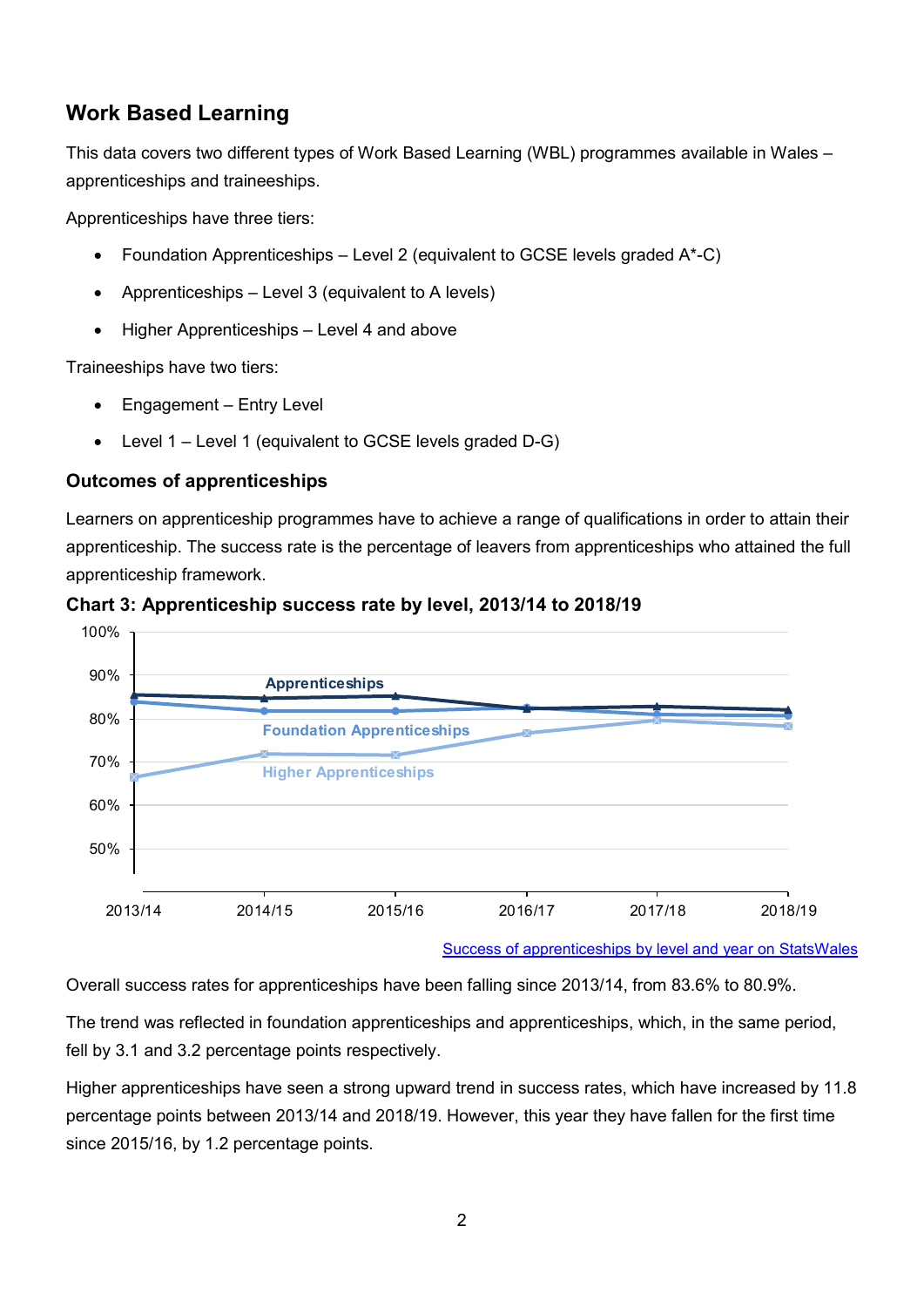

#### **Chart 4: Numbers of learners attaining apprenticeships, 2013/14 to 2018/19**

[Success of apprenticeships by level and year on StatsWales](https://statswales.gov.wales/Catalogue/Education-and-Skills/Post-16-Education-and-Training/Further-Education-and-Work-Based-Learning/Outcomes/Work-Based-Learning/successapprenticeships-by-level-year)

The overall number of learners attaining apprenticeships has increased from 17,700 to 20,000 since 2013/14, despite a large drop in 2015/16.

The number of learners attaining apprenticeships has been increasing, despite the falling success rate, because more learners have been starting apprenticeships.

The number of learners attaining foundation apprenticeships in 2018/19 was 1,550 lower than the 2013/14 figure. However, the equivalent number for apprenticeships and higher apprenticeships increased by 1,450 and 2,400 respectively over the same period.

In 2017/18 more learners passed apprenticeships than foundation apprenticeships for the first time and that continued to be the case in 2018/19, although the gap closed from 800 to 150.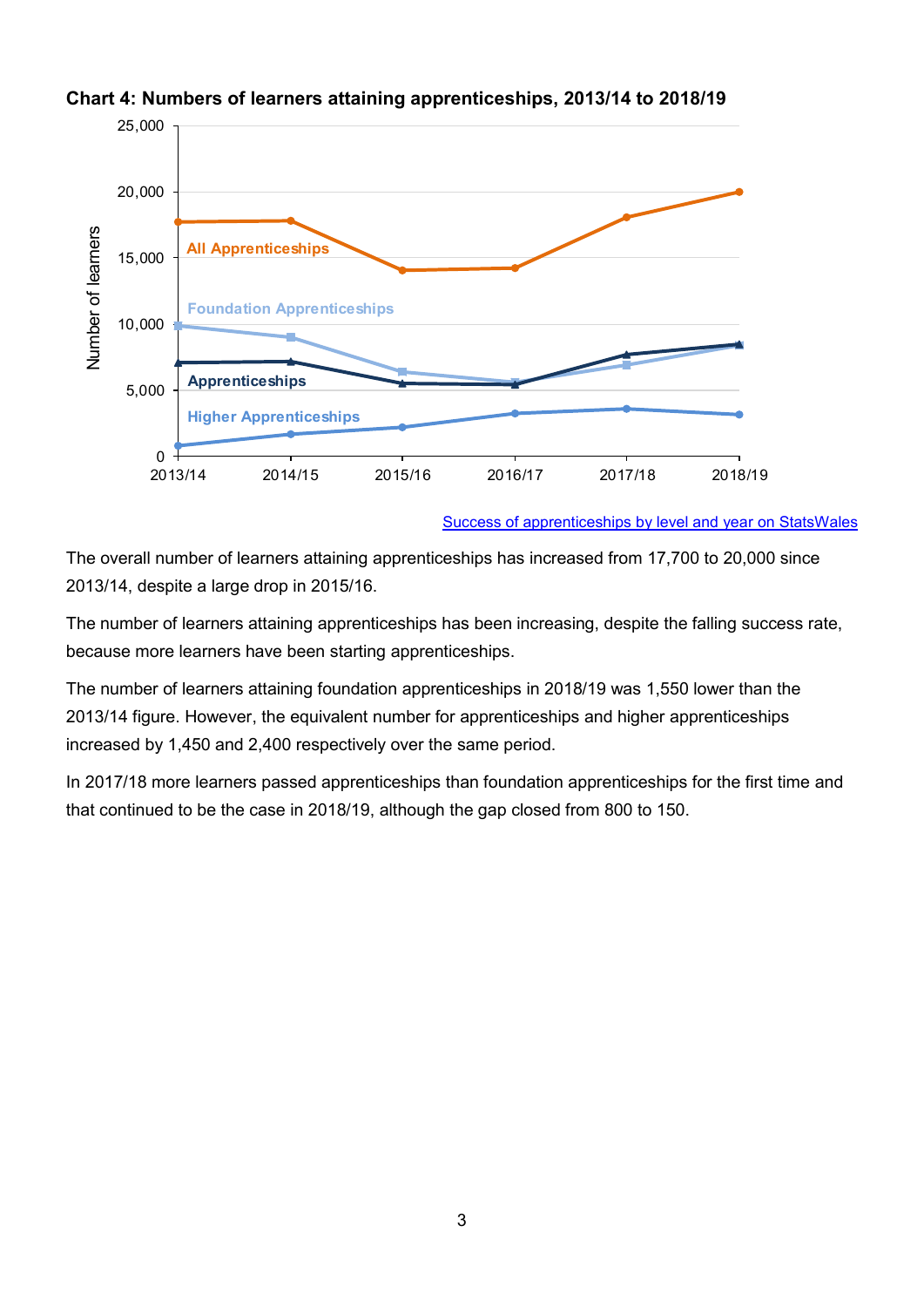

# **Chart 5: Apprenticeship success rate by age, 2018/19**

[Success of apprenticeships by age and year on](https://statswales.gov.wales/Catalogue/Education-and-Skills/Post-16-Education-and-Training/Further-Education-and-Work-Based-Learning/Outcomes/Work-Based-Learning/successapprenticeships-by-age-year) StatsWales

16 and 17 year olds were among the least successful learners in apprenticeship programmes, with success rates of 78% and 79%, respectively.

The most successful learners in apprenticeship programmes were 18 year olds**,** who had a success rate of 83%.

Success rates decreased with age after 18, with 50-64 year olds having a success rate of 78%.



**Chart 6: Apprenticeship success rate by gender, 2018/19**

[Success of apprenticeships by gender](https://statswales.gov.wales/Catalogue/Education-and-Skills/Post-16-Education-and-Training/Further-Education-and-Work-Based-Learning/Outcomes/Work-Based-Learning/successapprenticeships-by-gender-year) and year on StatsWales

Females had marginally higher success rates than males – a difference of 1 percentage point.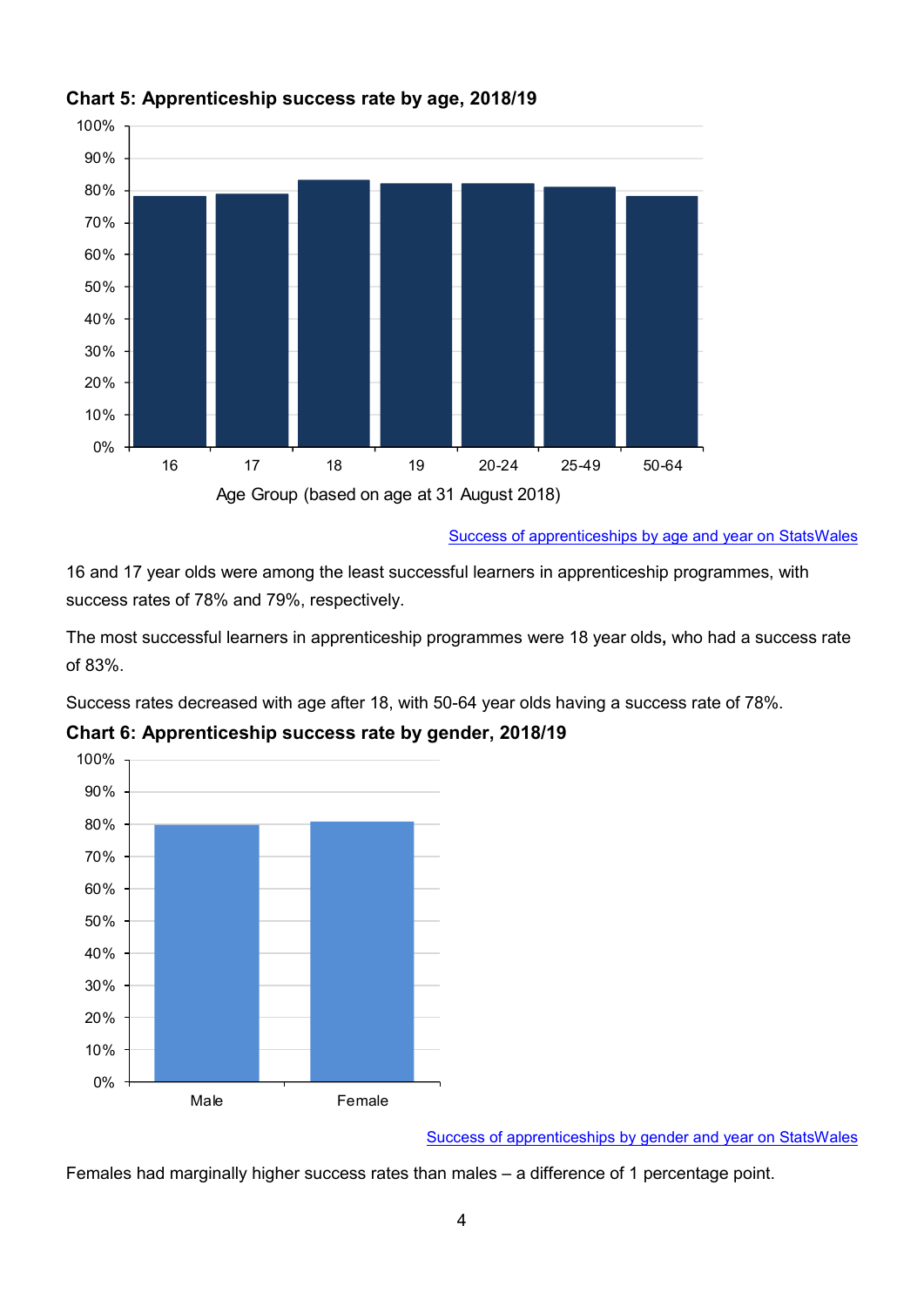

# **Chart 7: Apprenticeship success rate by deprivation of home neighbourhood (a), 2018/19**

(a) Based on income domain ranks from Welsh Index of Multiple Deprivation 2019.

Table 4

Learners from the most deprived areas were 2.8 percentage points less likely to be successful in apprenticeships than those from the least deprived areas.

Learners from the most deprived areas had a 79.1% success rate, while the success rate for those in the least deprived areas was 81.9%.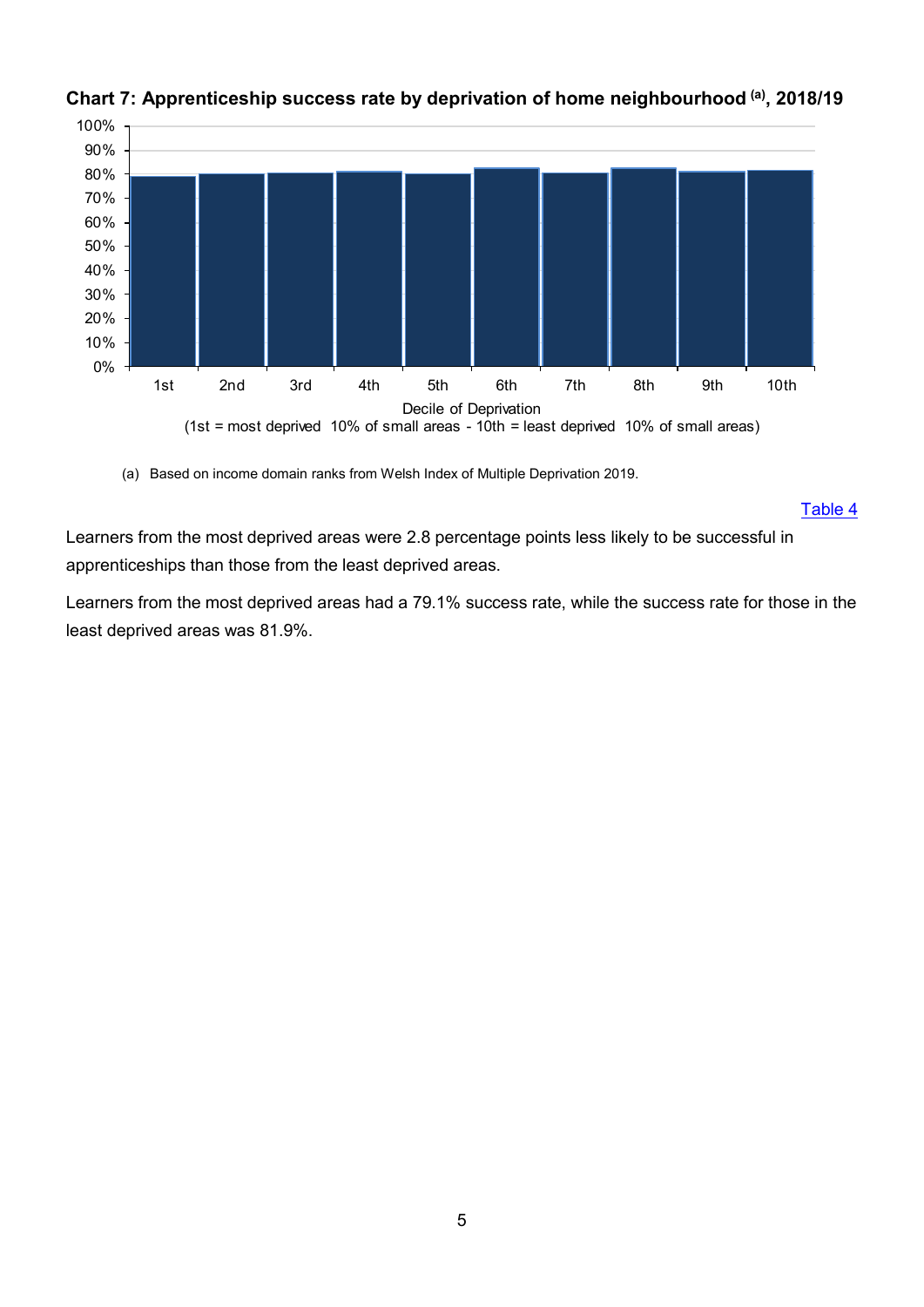### **Outcomes of traineeships**

Traineeships are learning programmes for 16 to 18 year olds with the aim of giving them the skills they need to progress into an apprenticeship, further education or employment. For the purposes of measuring the outcomes of traineeships we look at the destinations of learners on these programmes – what they are doing four weeks after the end of their programme.

There are two levels of traineeships covered in this release:

- Engagement traineeships
- Level 1 traineeships

Engagement traineeships are designed for young people who are not sure what they want to do as a career. They provide support for going into employment or further education.

Level 1 traineeships are for young people who know what career they want to do and are able to start learning at Level 1. People on Level 1 traineeships receive more work-focused support.

Overall 75% of traineeship leavers made some kind of positive progression this year. This included leavers going into employment (including part-time and voluntary work) or a higher level of learning. This was up 1% on last year's figure.

### **Chart 8: Destinations of learners four weeks after the end of their traineeships, 2018/19**



#### Table 1

Most engagement leavers (52%) were in learning at a higher level four weeks after finishing their traineeships. Careers Wales can refer young people to engagement traineeships who want to do further learning but need the support offered by engagement traineeships first.

About half of Level 1 leavers went into employment, of which 85% went into full-time employment.

More engagement leavers were unemployed four weeks after the end of their programme than level 1 leavers, 21% compared to 16%.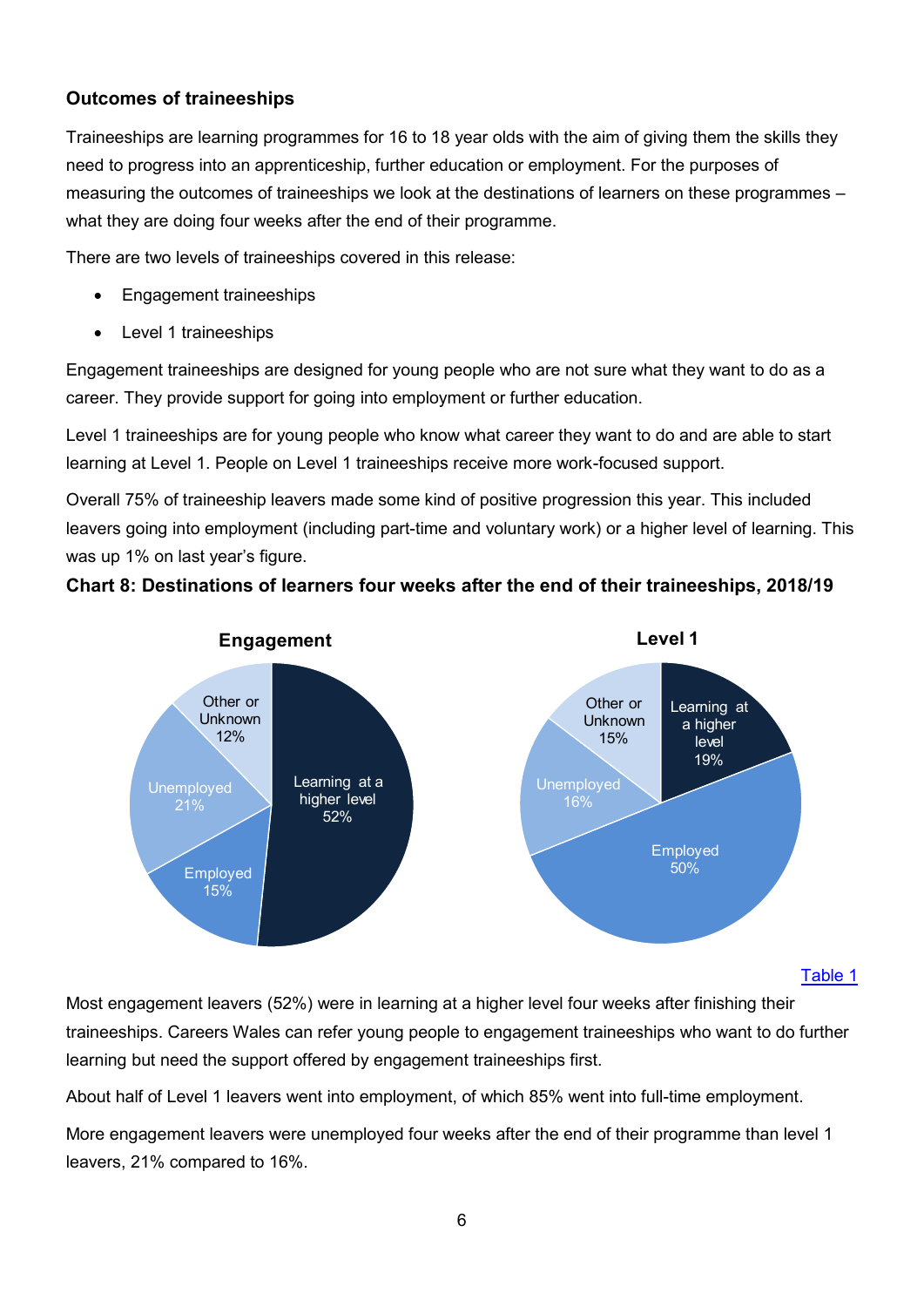

### **Chart 9: Trend in destinations from engagement traineeships, 2015/16 to 2018/19**

#### Table 1

There has been a steady reduction in the proportion of learners on engagement traineeships who were unemployed 4 weeks after the end of the programme. 25% of learners were unemployed in 2015/16, compared with 21% in 2018/19.

Two trends explain this. The proportion of learners entering full-time employment after their programme ended rose from 10% in 2015/16 to 12% in 2018/19. At the same time, the proportion of learners transferring to another programme before completing their traineeship rose from 3% to 6%.

The proportion of learners going into learning at a higher level has remained similar, with a decrease from 53% to 52% since 2015/16.



**Chart 10: Trend in destinations from Level 1 traineeships, 2015/16 to 2018/19**

Table 1

Level 1 traineeships show positive trends as more learners went into full time employment. 43% went into full-time employment in 2018/19, compared to 36% in 2015/16.

The proportion of learners who were unemployed 4 weeks after the end of their programme fell by 11 percentage points over the same period. The remainder of this drop seems to be mostly explained by an increase in learners transferring to other programmes (3% to 8%).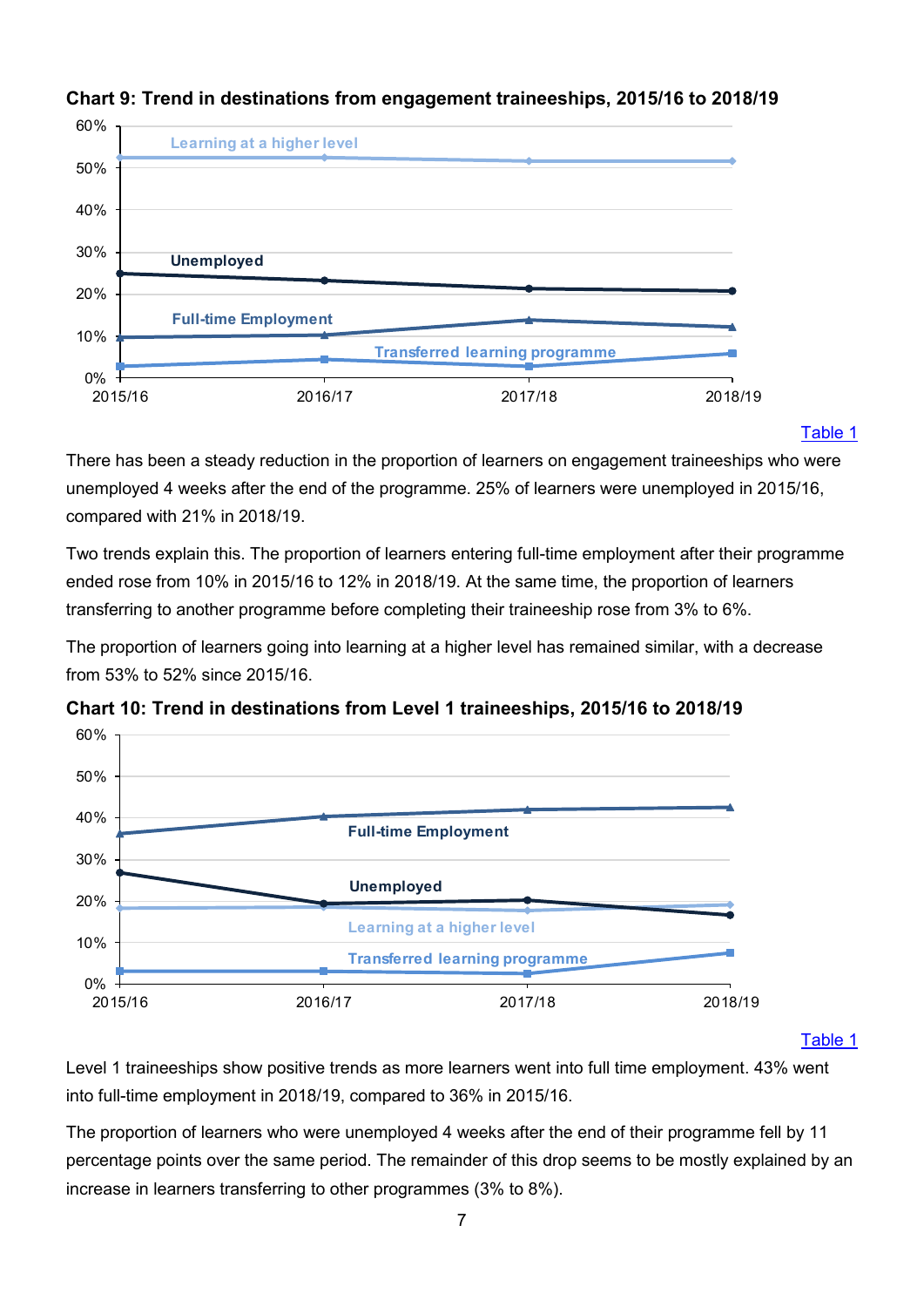The proportion of learners going into learning at a higher level has remained similar, with an increase from 18% to 19% since 2015/16.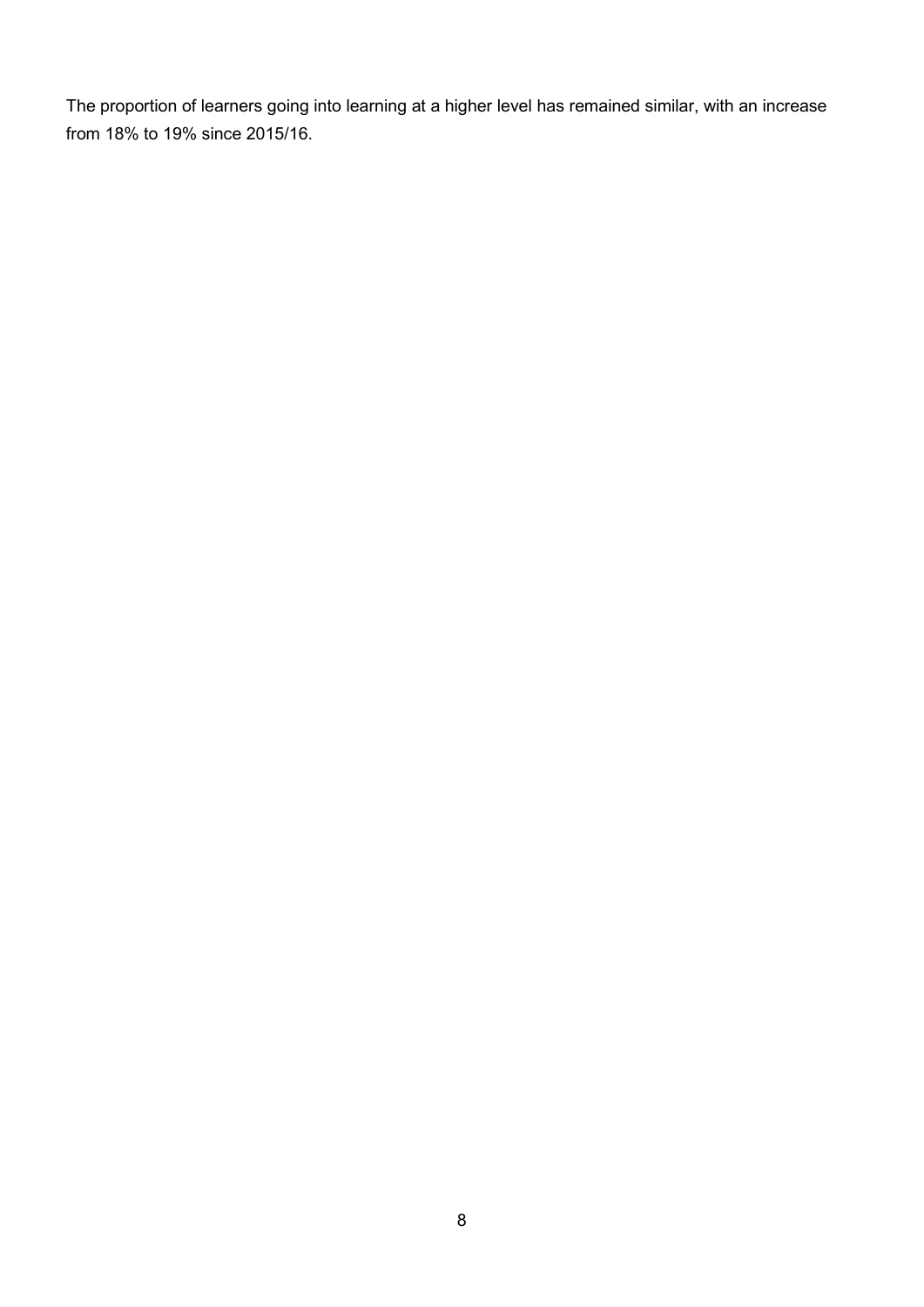# <span id="page-8-0"></span>**Adult Learning**

Adult Learning (AL) learning activities are typically aimed at people who have not studied for some time. They are offered in community centres and some colleges. Learners can gain a variety of different qualifications of different levels depending on what they study.



**Chart 11: Completion and success rates of AL activities since 2013/14 (a)(b)**

[Completion and success of Adult Learning activities by year on StatsWales](https://statswales.gov.wales/Catalogue/Education-and-Skills/Post-16-Education-and-Training/Further-Education-and-Work-Based-Learning/Outcomes/Adult-Learning/completionsuccessadultlearningactivities-by-year)

- (a) LLWR introduced new guidance on recording transfers in 2016/17, leading to an increase in data quality. This means that this year and those before should not be directly compared with those after.
- (b) Note that local authorities had problems collecting data in 2015/16 due to defunding that year.
- (c) Unassessable AL activities are excluded from success rates (but not completion rates).

Between 2013/14 and 2017/18 the success rate of AL activities increased by 4.6 percentage points

overall (apart from the drop in 2015/16), but in 2018/19 success rates fell by 0.8 percentage points.

There was also an increase in the completion rate, from 93.9% in 2013/14 to 96.2% in 2016/17. However this increase has levelled off in recent years.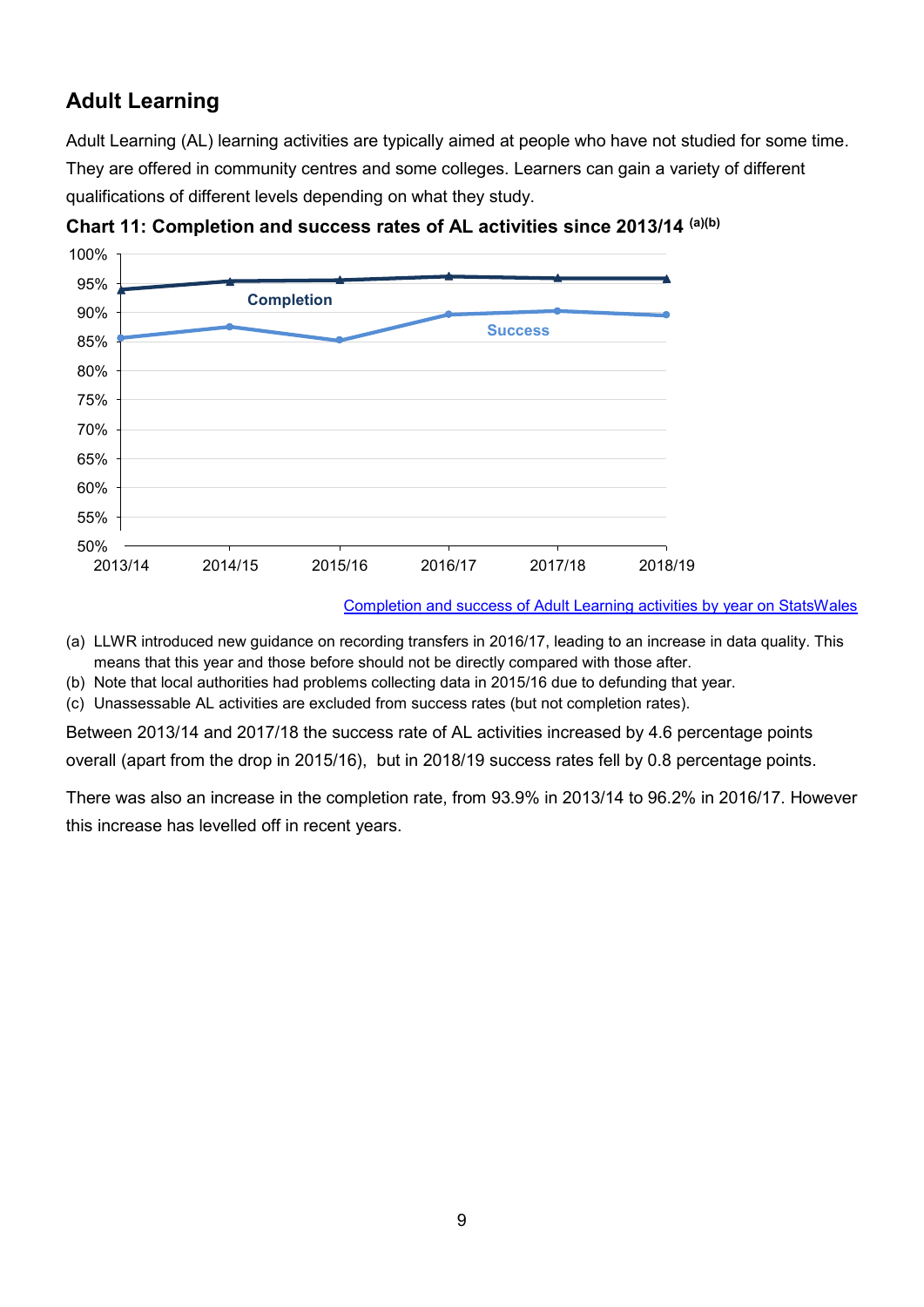

#### **Chart 12: Numbers of ended, completed and attained activities (a)(b), 2013/14 to 2018/19**

(a) These numbers do not include non-assessable activities.

(b) There are a small number of exclusions from ended activities, outlined in th[e Notes](#page-1-0) section. [Completion and success of Adult Learning activities by year on StatsWales](https://statswales.gov.wales/Catalogue/Education-and-Skills/Post-16-Education-and-Training/Further-Education-and-Work-Based-Learning/Outcomes/Adult-Learning/completionsuccessadultlearningactivities-by-year)

The number of assessable AL activities undertaken decreased from 85,350 to 38,100 (r) between 2013/14 and 2018/19. However, the numbers of attained and completed activities decreased more slowly, resulting in increasing success and completion rates.

The long-term decreasing trend in AL is probably caused by a number of issues. Providers have been encouraged to focus on basic skills learning for adults. Public funding for adult learning has been reduced, and more leisure and recreational are delivered at full cost.



**Chart 13: Success rate of AL activities by age, 2018/19**

### (r) Revised 03 April 2020 [Success of Adult Learning activities by age and year on StatsWales](https://statswales.gov.wales/Catalogue/Education-and-Skills/Post-16-Education-and-Training/Further-Education-and-Work-Based-Learning/Outcomes/Adult-Learning/successadultlearningactivities-by-age-year)

Chart 13 shows that older people tended to perform better in AL activities. Age groups above 24 had the highest success rate, at 90%, while 16 year olds had the lowest success rate, at 80%.

Age groups under 19 had moderately lower success rates than older age groups – the gap between 16 year olds and 19 years olds is 9 percentage points.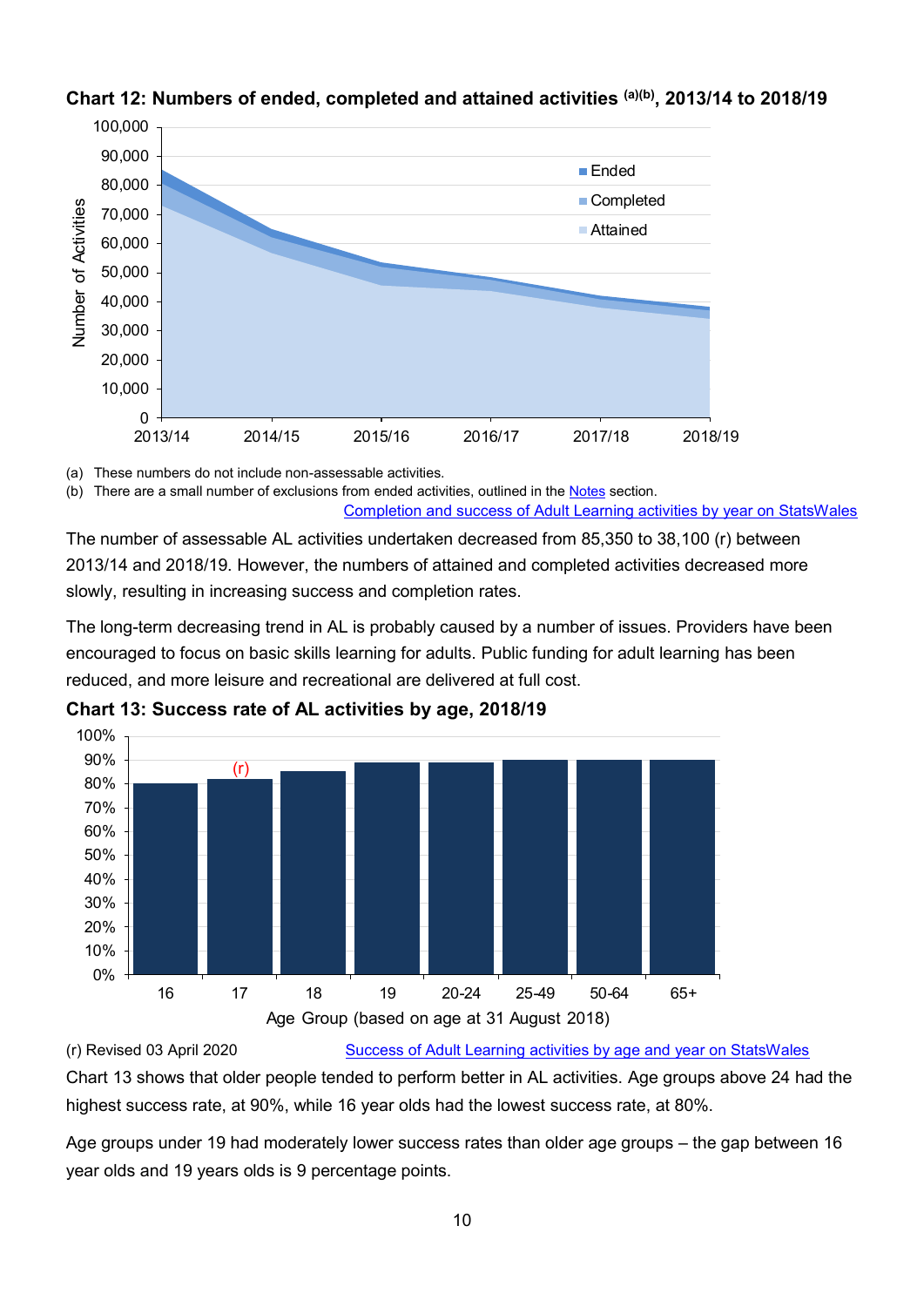

### **Chart 14: Success rates of AL activities by gender, 2018/19**

[Success of Adult Learning activities by gender and year on StatsWales](https://statswales.gov.wales/Catalogue/Education-and-Skills/Post-16-Education-and-Training/Further-Education-and-Work-Based-Learning/Outcomes/Adult-Learning/successadultlearningactivities-by-gender-year)

Chart 14 shows that males performed marginally better than females – a 1 percentage point difference.





a) Based on income domain ranks from the Welsh Index of Multiple Deprivation 2019.

#### Table 3

There is a noticeable correlation between level of deprivation and success in AL courses. Learners in the least deprived 10% of areas had a success rate 5 percentage points higher than learners in the most deprived 10% of areas.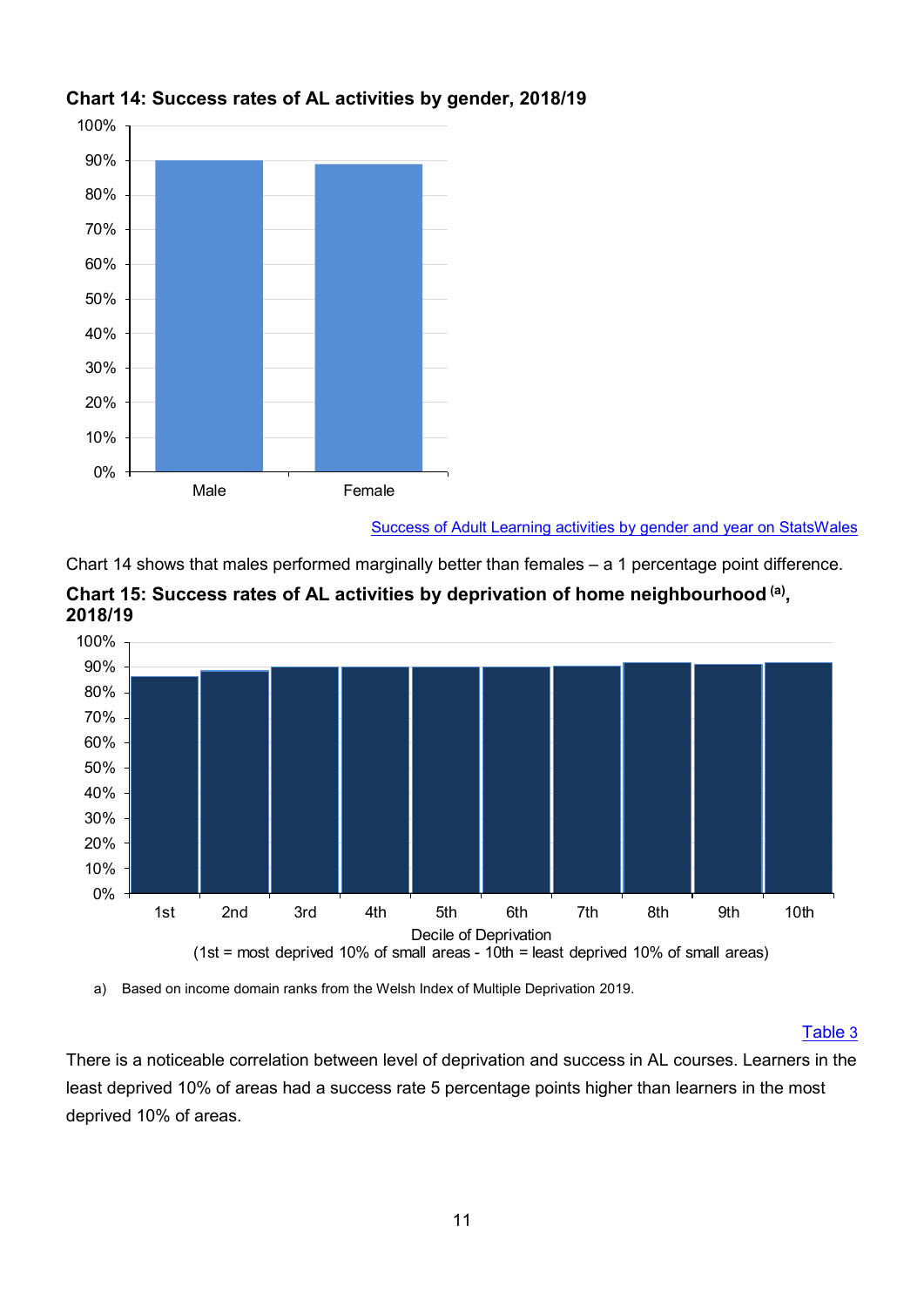#### **Chart 16: Success rate of AL activities by local authority of learner's home address, 2018/19**



[Success of Adult Learning activities by region of domicile and year on StatsWales](https://statswales.gov.wales/Catalogue/Education-and-Skills/Post-16-Education-and-Training/Further-Education-and-Work-Based-Learning/Outcomes/Adult-Learning/successadultlearningactivities-by-regiondomicile-year)

There was a considerable gap in success rates between local authorities. The most successful area, Isle of Anglesey, had a 97% success rate. The least successful, Newport, had an 83% success rate.

Success rates in local authorities in North and Mid Wales were higher than those in South Wales. Those in North and Mid Wales had an overall success rate of 92% while those in South Wales had a rate of 89%.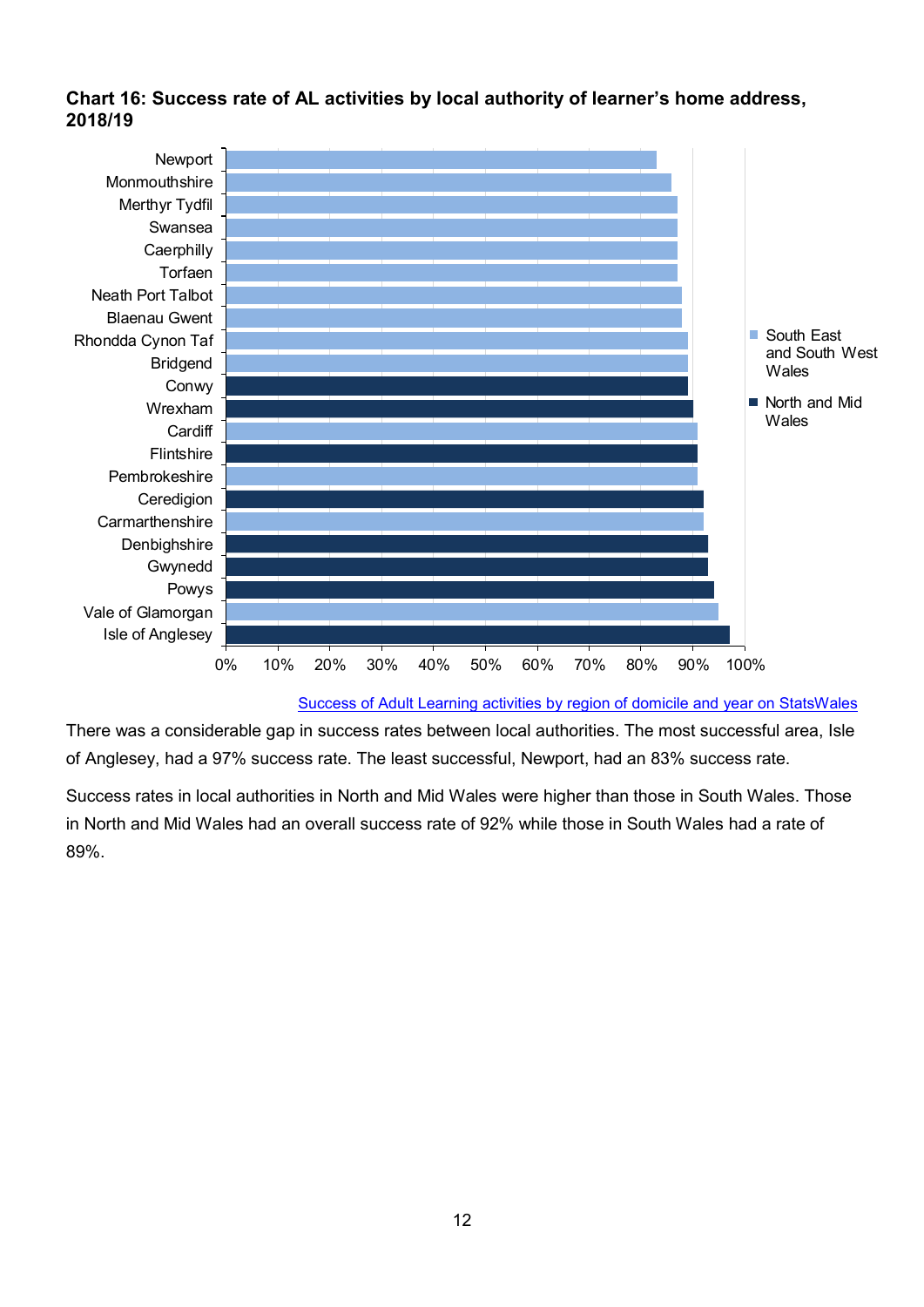# **Tables**

Data from tables in previous versions of this release is now available in the **Further Education and Work** [Based Learning Outcomes pages on StatsWales.](https://statswales.gov.wales/Catalogue/Education-and-Skills/Post-16-Education-and-Training/Further-Education-and-Work-Based-Learning/Outcomes) This includes statistics on [Adult Learning provision](https://statswales.gov.wales/Catalogue/Education-and-Skills/Post-16-Education-and-Training/Further-Education-and-Work-Based-Learning/Outcomes/Adult-Learning/completionsuccessadultlearningactivities-by-typeprovision-level)  [type,](https://statswales.gov.wales/Catalogue/Education-and-Skills/Post-16-Education-and-Training/Further-Education-and-Work-Based-Learning/Outcomes/Adult-Learning/completionsuccessadultlearningactivities-by-typeprovision-level) ethnicity for [apprenticeships](https://statswales.gov.wales/Catalogue/Education-and-Skills/Post-16-Education-and-Training/Further-Education-and-Work-Based-Learning/Outcomes/Work-Based-Learning/successapprenticeships-by-ethnicity-year) and [Adult Learning,](https://statswales.gov.wales/Catalogue/Education-and-Skills/Post-16-Education-and-Training/Further-Education-and-Work-Based-Learning/Outcomes/Adult-Learning/successadultlearningactivities-by-ethnicity-year) and on sector subject areas for [apprenticeships](https://statswales.gov.wales/Catalogue/Education-and-Skills/Post-16-Education-and-Training/Further-Education-and-Work-Based-Learning/Outcomes/Work-Based-Learning/successapprenticeships-by-sectorsubjectarea-level) and [Adult Learning.](https://statswales.gov.wales/Catalogue/Education-and-Skills/Post-16-Education-and-Training/Further-Education-and-Work-Based-Learning/Outcomes/Adult-Learning/successadultlearningactivities-by-sectorsubjectarea-qualificationlevel)

Data from charts in this release or previous tables that is not available on StatsWales can be found in this section.

| Table 1 | Destinations of Traineeship leavers in four week period following end of<br>programme                                         |
|---------|-------------------------------------------------------------------------------------------------------------------------------|
| Table 2 | Learning activity success rates for WBL provision by programme, type of<br>learning aim and age group                         |
| Table 3 | Success rates of Adult Learning activities by income WIMD deprivation rank of<br>home Lower Super Output Area (LSOA), 2018/19 |
| Table 4 | Success rates of apprenticeships by income WIMD deprivation rank of home<br>Lower Super Output Area (LSOA), 2018/19           |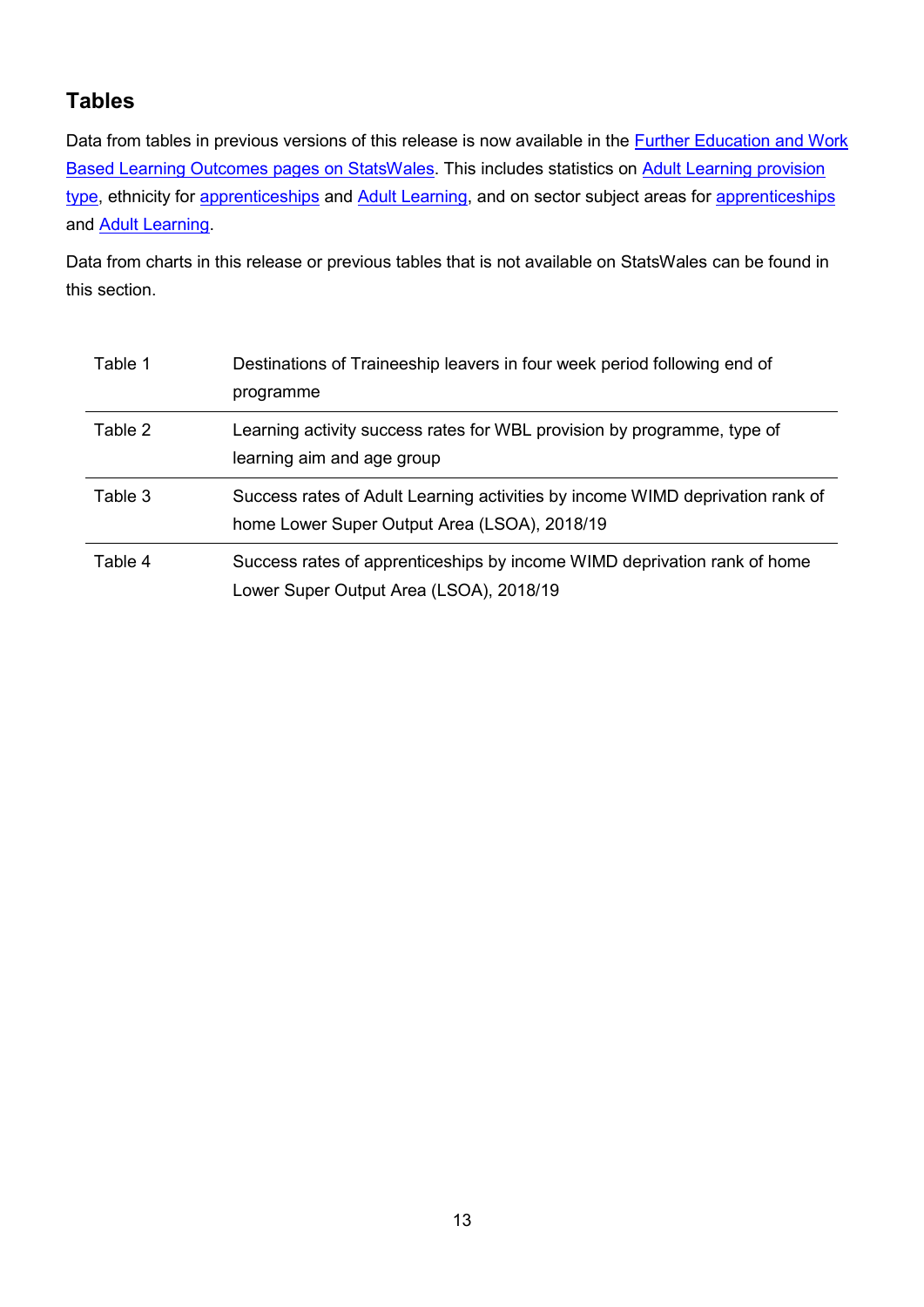# **Table 1: Destinations of Traineeship leavers in four week period following end of programme**

|                                             | 2015/16  |          | 2016/17 |          | 2017/18 |          | 2018/19    |          |
|---------------------------------------------|----------|----------|---------|----------|---------|----------|------------|----------|
|                                             | No.      | %        | No.     | %        | No.     | %        | No.        | %        |
| <b>Engagement Traineeships</b>              |          |          |         |          |         |          |            |          |
| Continuing programme of learning            | $^\star$ | $\star$  | $\star$ | $\star$  |         |          | *          |          |
| Transferred to another learning programme   | 120      | 3%       | 225     | 4%       | 120     | 3%       | 250        | 6%       |
| New programme of learning at the same level | 85       | 2%       | 60      | 1%       | 60      | 1%       | 60         | 1%       |
| Progressed to learning at a higher level    | 2,330    | 53%      | 2,730   | 53%      | 2,330   | 52%      | 2,210      | 52%      |
| Full time employment                        | 420      | 10%      | 530     | 10%      | 620     | 14%      | 515        | 12%      |
| Part time employment                        | 10       | $^\star$ | 20      | $\ast$   | 10      |          | 10         | $\star$  |
| Self-employment                             | $\star$  | $\star$  | $\star$ | $\star$  | $\star$ | $\star$  | $\star$    | $\star$  |
| <b>Voluntary Work</b>                       | 100      | 2%       | 175     | 3%       | 140     | 3%       | 130        | 3%       |
| Seeking work / unemployed                   | 1,105    | 25%      | 1,200   | 23%      | 955     | 21%      | 890        | 21%      |
| Other                                       | 175      | 4%       | 175     | 3%       | 175     | 4%       | 140        | 3%       |
| Not Known                                   | 75       | 2%       | 70      | 1%       | 95      | 2%       | 75         | 2%       |
| <b>Total</b>                                | 4,420    | 100%     | 5,190   | 0%       | 4,505   | 100%     | 4,280      | 100%     |
| <b>Level 1 Traineeships</b>                 |          |          |         |          |         |          |            |          |
| Continuing programme of learning            | $\star$  | $\star$  | $\star$ | $\star$  | $\star$ |          | $\star$    |          |
| Transferred to another learning programme   | 95       | 3%       | 85      | 3%       | 50      | 2%       | 150        | 8%       |
| New programme of learning at the same level | 105      | 3%       | 75      | 3%       | 40      | 2%       | 30         | 2%       |
| Progressed to learning at a higher level    | 595      | 18%      | 510     | 18%      | 365     | 18%      | 380        | 19%      |
| Full time employment                        | 1,175    | 36%      | 1,120   | 40%      | 860     | 42%      | 850        | 43%      |
| Part time employment                        | 25       | 1%       | 15      | $^\star$ | 5       | $^\star$ | 10         | $\star$  |
| Self-employment                             | $\star$  | $\star$  | $\star$ | $\star$  | $\star$ | $\star$  | $\star$    | $\star$  |
| <b>Voluntary Work</b>                       | 205      | 6%       | 265     | 10%      | 195     | 10%      | 135        | 7%       |
| Seeking work / unemployed                   | 870      | 27%      | 535     | 19%      | 410     | 20%      | 330        | 16%      |
| Other                                       | 135      | 4%       | 125     | 5%       | 75      | 4%       | 70         | 3%       |
| Not Known                                   | 45       | 1%       | 35      | 1%       | 45      | 2%       | 40         | 2%       |
| <b>Total</b>                                | 3,250    | 100%     | 2,775   | 0%       | 2,050   | 100%     | 1,995      | 100%     |
| All                                         |          |          |         |          |         |          |            |          |
| Continuing programme of learning            | $\star$  | $\star$  |         | $\star$  | $\star$ |          |            |          |
| Transferred to another learning programme   | 215      | 3%       | 310     | 4%       | 170     | 3%       | 400        | 6%       |
| New programme of learning at the same level | 190      | 2%       | 140     | 2%       | 100     | 2%       | 90         | 1%       |
| Progressed to learning at a higher level    | 2,925    | 38%      | 3,245   | 41%      | 2,695   | 41%      | 2,590      | 41%      |
| Full time employment                        | 1,595    | 21%      | 1,650   | 21%      | 1,480   | 23%      | 1,365      | 22%      |
| Part time employment                        | 35       | 0%       | 35      | 0%       | 15      |          | 15         | $^\star$ |
| Self-employment                             | $\star$  | $\star$  | $\star$ | $\star$  | $\star$ | $^\star$ | $\star$    | $\star$  |
| <b>Voluntary Work</b>                       | 305      | 4%       | 440     | 6%       | 340     | 5%       | 270        | 4%       |
| Seeking work / unemployed                   | 1,975    | 26%      | 1,735   | 22%      | 1,365   | 21%      | 1,220      | 19%      |
| Other                                       | 310      | 4%       | 300     | 4%       | 250     | 4%       | 210        | 3%       |
| Not Known                                   | 120      | 2%       | 100     | 1%       | 135     | 2%       | 120        | 2%       |
| <b>Total</b>                                | 7,675    | 100%     | 7,960   | 0%       | 6,555   |          | 100% 6,275 | 100%     |

*Source: Lifelong Learning Wales Record (LLWR)*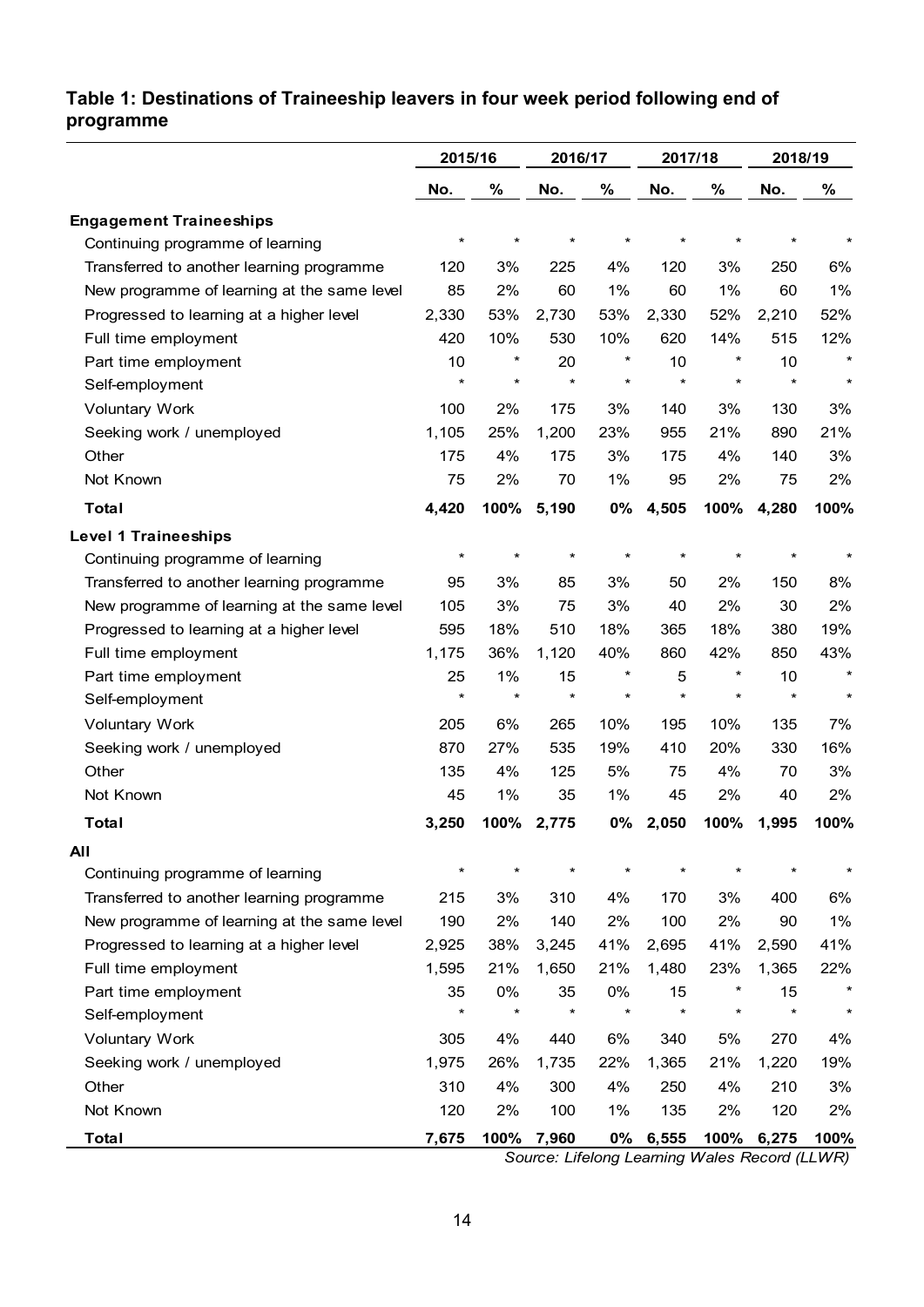### **Table 2: Learning activity success rates for WBL provision by programme, type of learning aim and age group**

|                      |                                   |                                                  |         | 2018/19                                          |          |                                                  |         |  |
|----------------------|-----------------------------------|--------------------------------------------------|---------|--------------------------------------------------|----------|--------------------------------------------------|---------|--|
|                      |                                   | 18 and under                                     |         | 19 and over                                      |          | All ages                                         |         |  |
| Type of<br>Programme | Type of learning aim              | <b>Attained</b><br>Learning<br><b>Activities</b> | %       | <b>Attained</b><br>Learning<br><b>Activities</b> | %        | <b>Attained</b><br>Learning<br><b>Activities</b> | %       |  |
| <b>Foundation</b>    | NVO <sup>1</sup>                  | 1,035                                            | 79%     | 1,670                                            | 80%      | 2,705                                            | 80%     |  |
| Apprenticeship       | Award/Certificate/Diploma         | 1,900                                            | 81%     | 7,020                                            | 83%      | 8,920                                            | 82%     |  |
|                      | Key Skills/Essential Skills Wales | 1,140                                            | 73%     | 8,045                                            | 78%      | 9,190                                            | 78%     |  |
|                      | Other                             | *                                                | $\star$ | 20                                               | $\star$  | 20                                               | $\star$ |  |
|                      | All                               | 4,075                                            | 78%     | 16,760                                           | 80%      | 20,835                                           | 80%     |  |
| Apprenticeship       | NVO <sup>1</sup>                  | 555                                              | 83%     | 1,905                                            | 83%      | 2,465                                            | 83%     |  |
|                      | Award/Certificate/Diploma         | 985                                              | 87%     | 7,395                                            | 83%      | 8,380                                            | 83%     |  |
|                      | Key Skills/Essential Skills Wales | 600                                              | 83%     | 8,410                                            | 77%      | 9,010                                            | 78%     |  |
|                      | Other                             | *                                                | $\star$ |                                                  | $\star$  |                                                  | $\star$ |  |
|                      | All                               | 2,140                                            | 85%     | 17,710                                           | 80%      | 19,855                                           | 81%     |  |
| Higher               | NVO <sup>1</sup>                  | 20                                               | $\ast$  | 1,670                                            | 79%      | 1,690                                            | 79%     |  |
| Apprenticeship       | Award/Certificate/Diploma         | 35                                               | $\ast$  | 2,725                                            | 77%      | 2,760                                            | 77%     |  |
|                      | Key Skills/Essential Skills Wales | 20                                               | $\star$ | 4,590                                            | 78%      | 4,615                                            | 78%     |  |
|                      | Other                             | 0                                                | n/a     | $\star$                                          | $\star$  | $\star$                                          | $\star$ |  |
|                      | All                               | 75                                               | 85%     | 8,990                                            | 78%      | 9,060                                            | 78%     |  |
| Traineeship -        | Award/Certificate/Diploma         | 1,460                                            | 83%     | 0                                                | n/a      | 1,460                                            | 83%     |  |
| Engagement           | Key Skills/Essential Skills Wales | 1,090                                            | 88%     | 5                                                | $^\star$ | 1,095                                            | 88%     |  |
|                      | Other                             | 20                                               | $\star$ | 0                                                | n/a      | 20                                               | $\star$ |  |
|                      | All                               | 2,570                                            | 85%     | 5                                                | *        | 2,575                                            | 85%     |  |
| Traineeship -        | NVO <sup>1</sup>                  | 265                                              | 75%     | $\star$                                          | $^\star$ | 270                                              | 76%     |  |
| Level 1              | Award/Certificate/Diploma         | 1,690                                            | 87%     | 30                                               | $^\star$ | 1,720                                            | 87%     |  |
|                      | Key Skills/Essential Skills Wales | 830                                              | 89%     | 25                                               | $^\star$ | 855                                              | 88%     |  |
|                      | Other                             | *                                                | $\star$ | $\mathbf 0$                                      | n/a      | $\star$                                          | $\star$ |  |
|                      | All                               | 2,785                                            | 86%     | 55                                               | 78%      | 2,840                                            | 86%     |  |
|                      | NVO <sup>1</sup>                  | 1,875                                            | 80%     | 5,250                                            | 81%      | 7,125                                            | 80%     |  |
| Total <sup>2</sup>   | Award/Certificate/Diploma         | 6,065                                            | 84%     | 17,170                                           | 82%      | 23,235                                           | 82%     |  |
|                      | Key Skills/Essential Skills Wales | 3,685                                            | 82%     | 21,075                                           | 78%      | 24,760                                           | 78%     |  |
|                      | Other                             | 20                                               | $\star$ | 25                                               | $\star$  | 45                                               | 70%     |  |
|                      | <b>All</b>                        | 11,645                                           | 83%     | 43,520                                           | 80%      | 55,165                                           | 80%     |  |

 $^\text{1}$  Includes QCF qualifications that directly replace NVQs

<sup>2</sup>Includes Flexible Learning Qualifications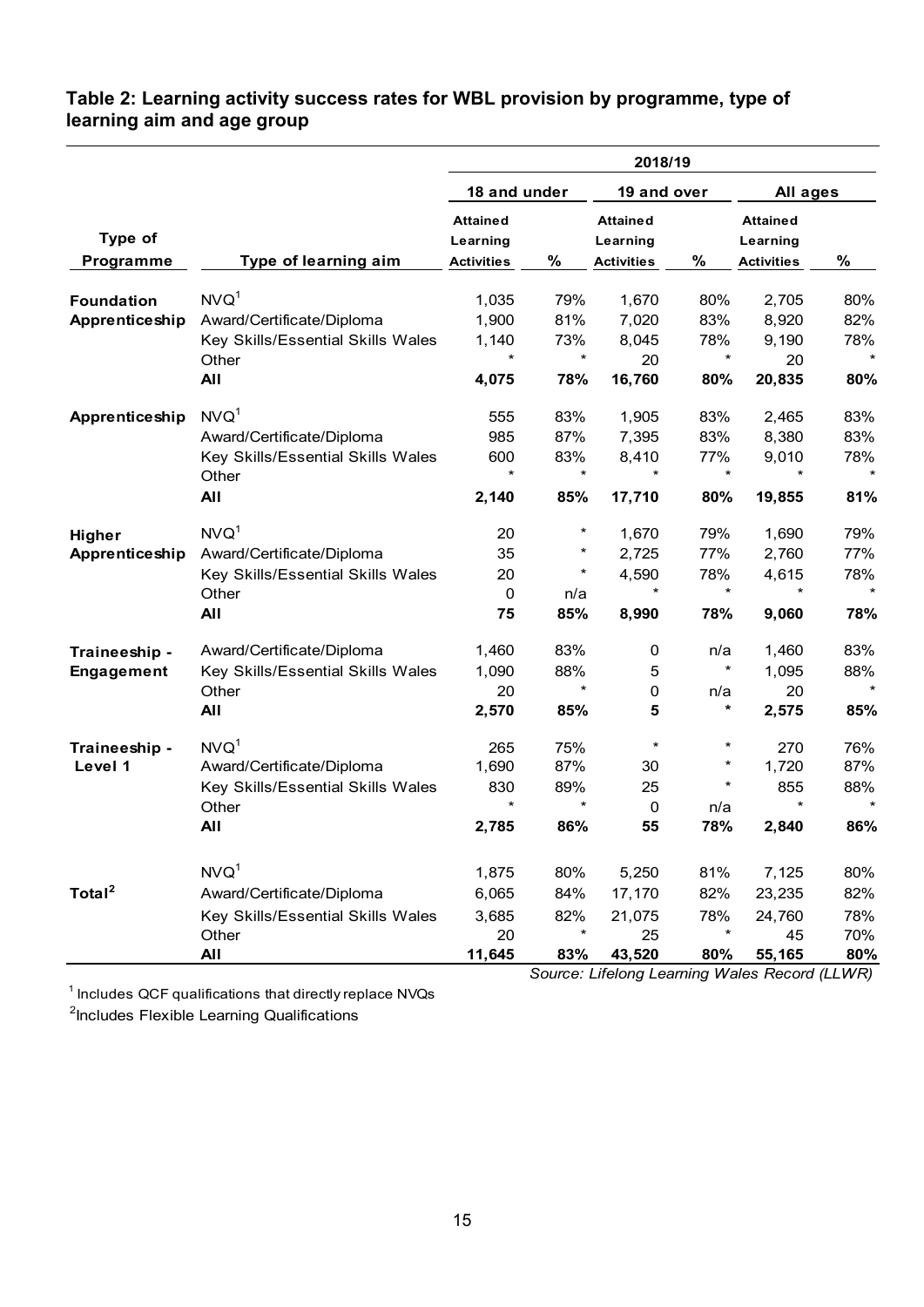### **Table 3: Success rates of Adult Learning activities by income WIMD deprivation rank of home Lower Super Output Area (LSOA), 2018/19**

|              | Decile of Deprivation |                                                                 |     |     |     |     |     |     |                                                |        |  |
|--------------|-----------------------|-----------------------------------------------------------------|-----|-----|-----|-----|-----|-----|------------------------------------------------|--------|--|
|              |                       | $(1st = most$ deprived 10% of LSOAs, 10th = least deprived 10%) |     |     |     |     |     |     |                                                |        |  |
|              | 1st                   | 2nd                                                             | 3rd | 4th | 5th | 6th | 7th | 8th | 9th                                            | 10th   |  |
| Success rate | 87%                   | 88%                                                             | 90% | 90% | 90% | 90% | 90% | 92% | 91%                                            | $92\%$ |  |
|              |                       |                                                                 |     |     |     |     |     |     | Course, Lifelene Loomine Moles Desembel (LIMP) |        |  |

*Source: Lifelong Learning Wales Record (LLWR)*

#### **Table 4: Success rates of apprenticeships by income WIMD deprivation rank of home Lower Super Output Area (LSOA), 2018/19**

|              | Decile of Deprivation                                           |     |     |     |     |     |     |     |     |      |  |
|--------------|-----------------------------------------------------------------|-----|-----|-----|-----|-----|-----|-----|-----|------|--|
|              | $(1st = most$ deprived 10% of LSOAs, 10th = least deprived 10%) |     |     |     |     |     |     |     |     |      |  |
|              | 1st                                                             | 2nd | 3rd | 4th | 5th | 6th | 7th | 8th | 9th | 10th |  |
| Success rate | 79%                                                             | 80% | 81% | 81% | 80% | 82% | 81% | 83% | 81% | 82%  |  |
|              | Source: Lifelong Learning Wales Record (LLWR)                   |     |     |     |     |     |     |     |     |      |  |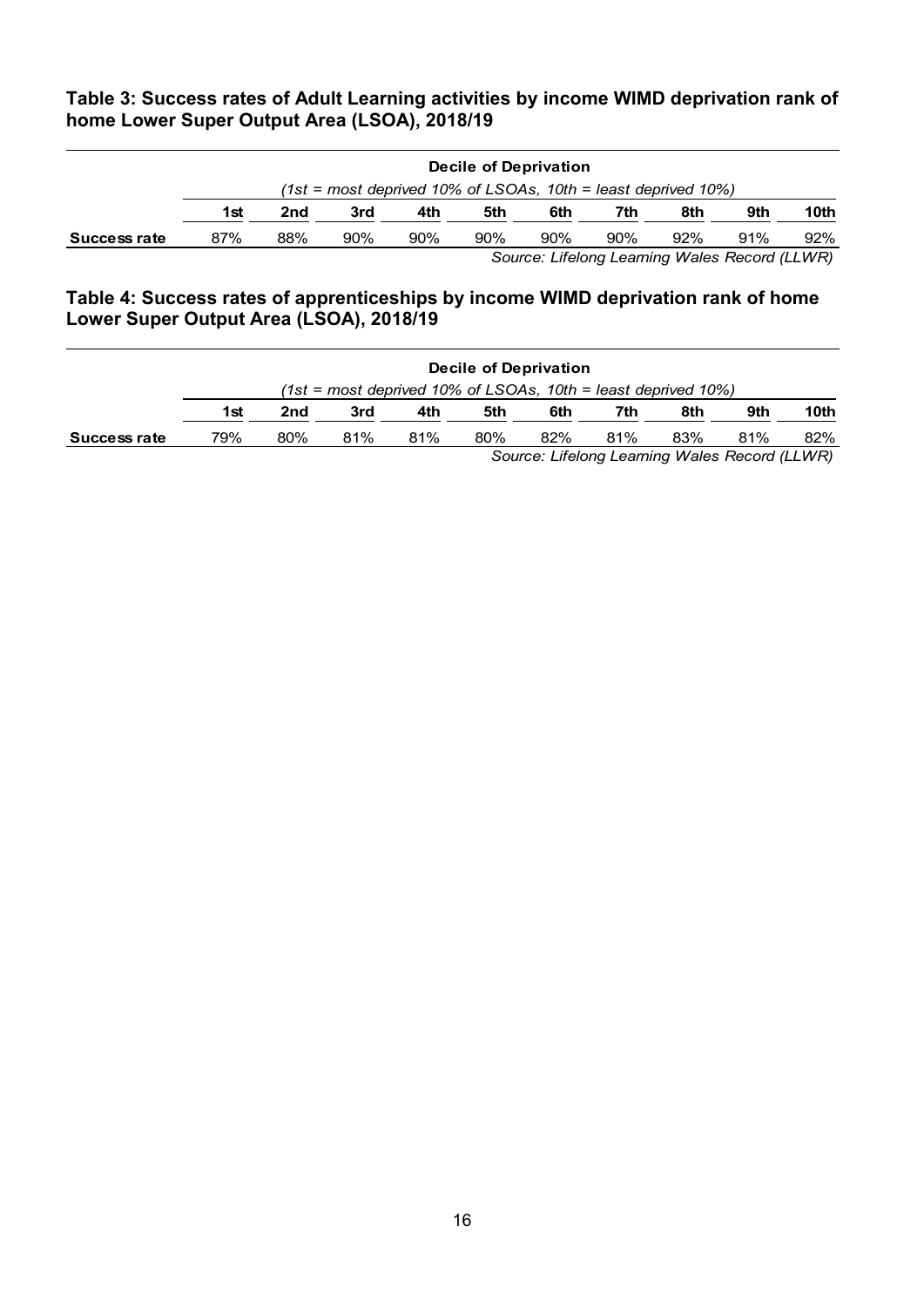# <span id="page-16-0"></span>**Notes**

# **1. Data sources**

This Statistical First Release (SFR) summarises data on learner outcomes for 2018/19. It covers Work Based Learning (WBL) and Adult Learning (AL) provision delivered by learning providers funded by Welsh Government.

Previous versions of this release had information on learner outcomes in Further Education. This has been discontinued as the statistics have been replaced by the consistent performance measures for post-16 learning.

Data on learners accessing WBL and AL provision across Wales is submitted electronically to Welsh Government by learning providers via the Lifelong Learning Wales Record (LLWR). This data is used for funding, monitoring performance and outcomes and to inform strategy development. Furthermore, the data provides the official source of statistics on post-16 (non-higher education) learners in Wales.

Further information on LLWR including user support manuals can be found at:

Welsh Government - [Lifelong Learning Wales Record](https://gov.wales/further-higher-education-data-collections)

# **2. Definitions**

### **2.1 Terminology**

- Data are presented on an 'academic year' basis referring to the period 1 August to 31 July.
- The terms 'learning activity' or 'learning aim' refer to a specific qualification pursued by a learner, for example, an A Level or Essential Skill. The term 'learning programme' refers to a group of related learning activities or aims, such as an apprenticeship.

# **2.2 Cohorts**

- The Essential Skills Wales (ESW) suite of qualifications was also introduced in September 2015. It was excluded from the 2016/17 release due to challenges experienced by providers delivering these qualifications and data quality issues. It was agreed to include ESW in the 2017/18 base cohort of learning activities and it continues to be included in 2018/19.
- The base cohorts underpinning Adult Learning activity measures, and the apprenticeship activity measures in Table 2, are all learning activities that were either expected to complete during the respective academic year or actually ended during the academic year but were expected to complete prior to it.
- The base cohorts underpinning apprenticeship and traineeship success rates comprise all programmes recorded as ending in the respective academic year.
- From 2017/18 activities not funded by Welsh Government were no longer submitted to the LLWR. It has not had an observable impact on learner outcome measures.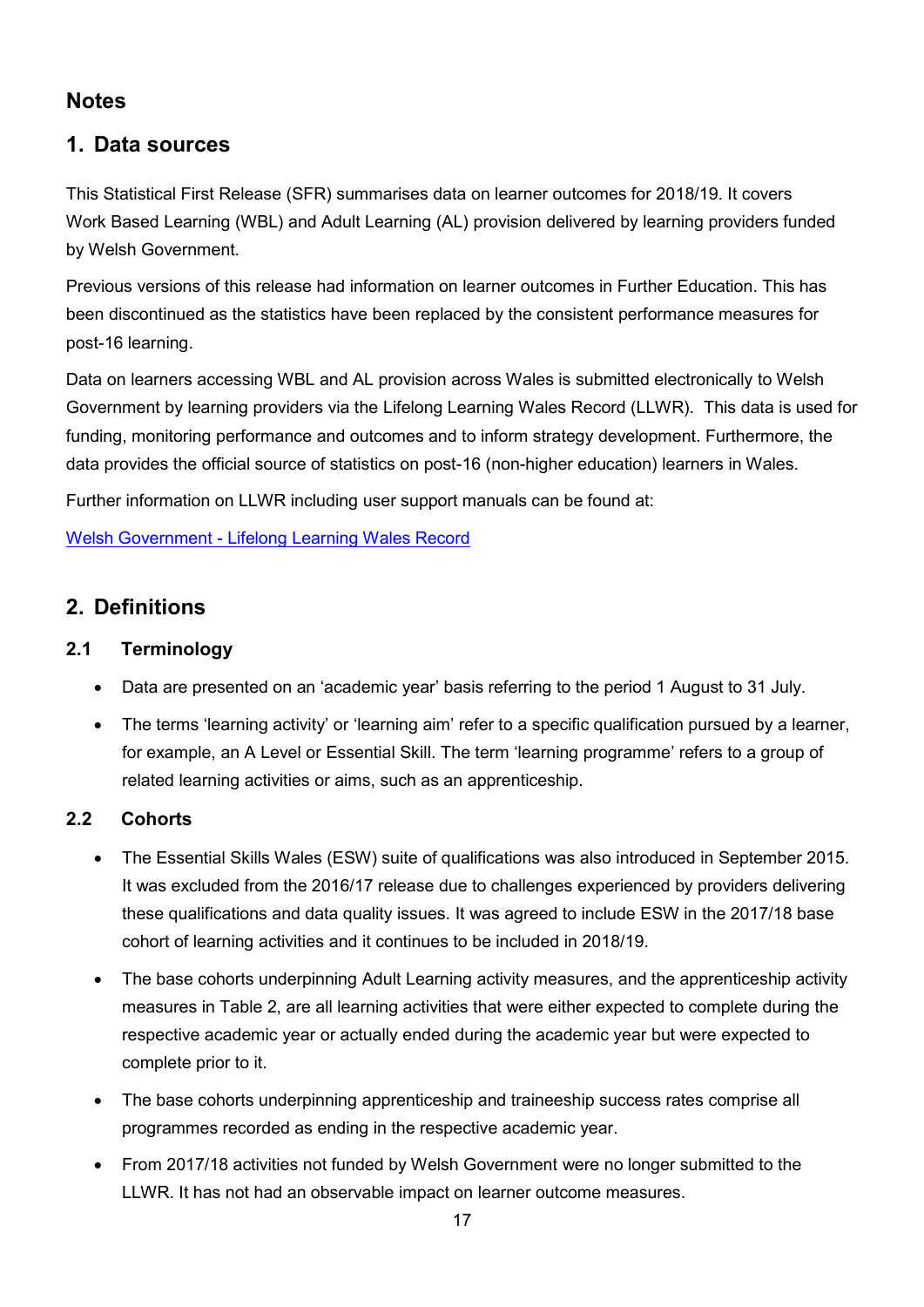# **2.3 Provision type**

This statistical release includes data on AL provision delivered by AL partnerships and WBL provision delivered by contracted lead providers, their consortium members and sub-contractors.

WBL provision is defined as that submitted to the LLWR by a WBL provider or provision at Further Education institutions comprising a WBL designated learning programme e.g. an Apprenticeship, Foundation Apprenticeship, Higher Apprenticeship or Traineeship programme.

AL provision is also known as Adult Community Learning (ACL) and Local Authority Community Learning. It was defined in the [Adult Learning in Wales](https://gov.wales/adult-learning-policy-statement) policy as "Flexible learning opportunities for adults, delivered in community venues to meet local needs". There are three distinct types of provision included in this release:

- AL directly delivered by local authorities (LAs);
- AL delivered by LAs via a franchise arrangement with a further education (FE) institution
- Other AL delivered by FE institutions (this includes all provision delivered by Adult Learning Wales).

Other AL provision delivered by FE institutions is the largest provision type comprising 61 per cent of all terminated learning activities included in this release. AL provision delivered by local authorities via a franchise arrangement with a FE institution and AL provision directly delivered by local authorities comprised 8 per cent and 31 per cent of all terminated learning activities respectively.

The following types of provision are not included in this release:

- Higher Education (HE) provision delivered by FE institutions.
- Learn Welsh (Welsh for Adults) provision, for which data is published by the National Centre for Learning Welsh on the [Learn Welsh website.](https://learnwelsh.cymru/about-us/statistics)

### **2.4 Completion, attainment and success for learning activities**

- The completion rates shown for activities are calculated as the number of learning activities completed divided by the number of learning activities ended (completed or withdrawn).
- The attainment rates for activities are calculated as the number of learning activities attained divided by the number of learning activities completed.
- The success rates for activities are calculated as the number of learning activities attained divided by the number of learning activities terminated.

Learning activities that are deemed to be non-assessable (i.e. do not lead to an associated award) are excluded from the denominators of the attainment and success rate calculations.

Learning activities recorded as either transferred or continuing are excluded from all calculations.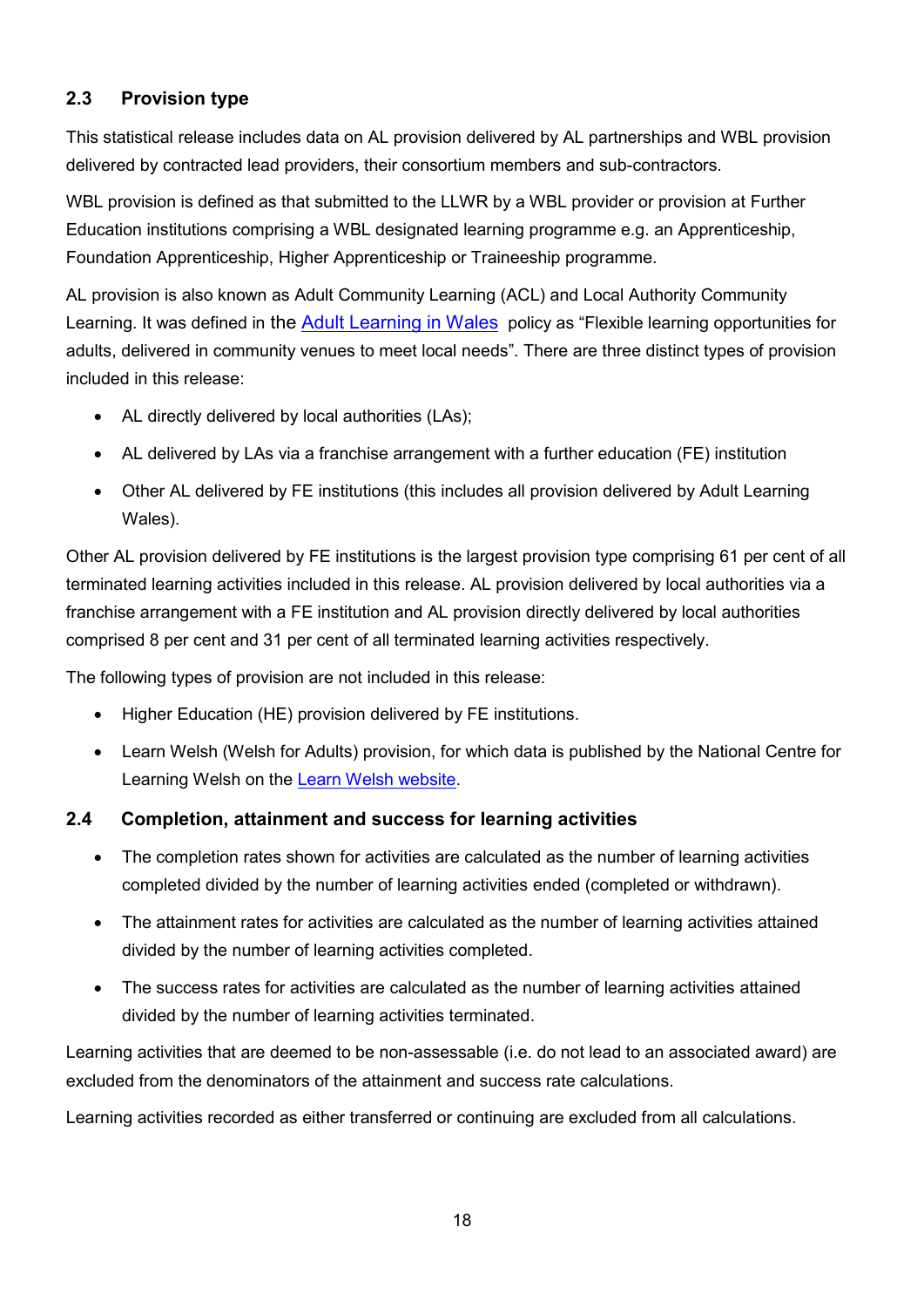Generically coded learning activities have been excluded from the calculations. These are activities delivered by the provider that do not appear on the Qualifications in Wales (QiW) database of approved qualifications.

### **2.5 Apprenticeship success**

The apprenticeship success rates are calculated as the number of learning programmes where the full framework has been achieved divided by the number of learning programmes terminated.

Learning programmes recorded as either transferred or continuing at another WBL provider are excluded from the calculation. Learning programmes that ended within 8 weeks of commencing without completion are also excluded.

Learning programmes recorded as terminated due to learner death or the learner being made redundant have been excluded from the calculation.

### **2.6 Learner age group**

A learner's age group is calculated from their age at 31 August in the academic year they started learning.

### **2.7 Sector/subject areas**

The sector/subject areas detailed on StatsWales are based on the 15 first-tier areas of learning classified by the Office of Qualifications and Examination Regulation (OfQual) and reflect the sub-areas used by Estyn for inspection purposes. The sector/subject areas in table 9 have been grouped to reflect the most popular AL subject areas.

The total lines include learning activities with unknown sector/subject areas.

# **2.8 Early drop-out**

Learning activities with an expected length of 24 weeks or greater that ended within 8 weeks of their start date without completing have been classified as early drop-outs, and have been excluded from all learner outcome measures in all tables.

### **2.9 Destinations**

A change to the data collected on learner destinations via the LLWR was implemented in 2013/14 to identify learners progressing to full-time or part-time employment. As such, the information detailed in Table 1 differs slightly from the version in years prior to 2013/14 and care should be taken when making comparisons across years.

The basis for collecting information on the destinations of traineeship leavers changed during the course of 2014/15 to reflect destinations within four weeks rather than within three months, as was the case previously. For this reason data on the destinations of traineeship leavers was not presented in the 2016 statistical release but has since been included on the new basis.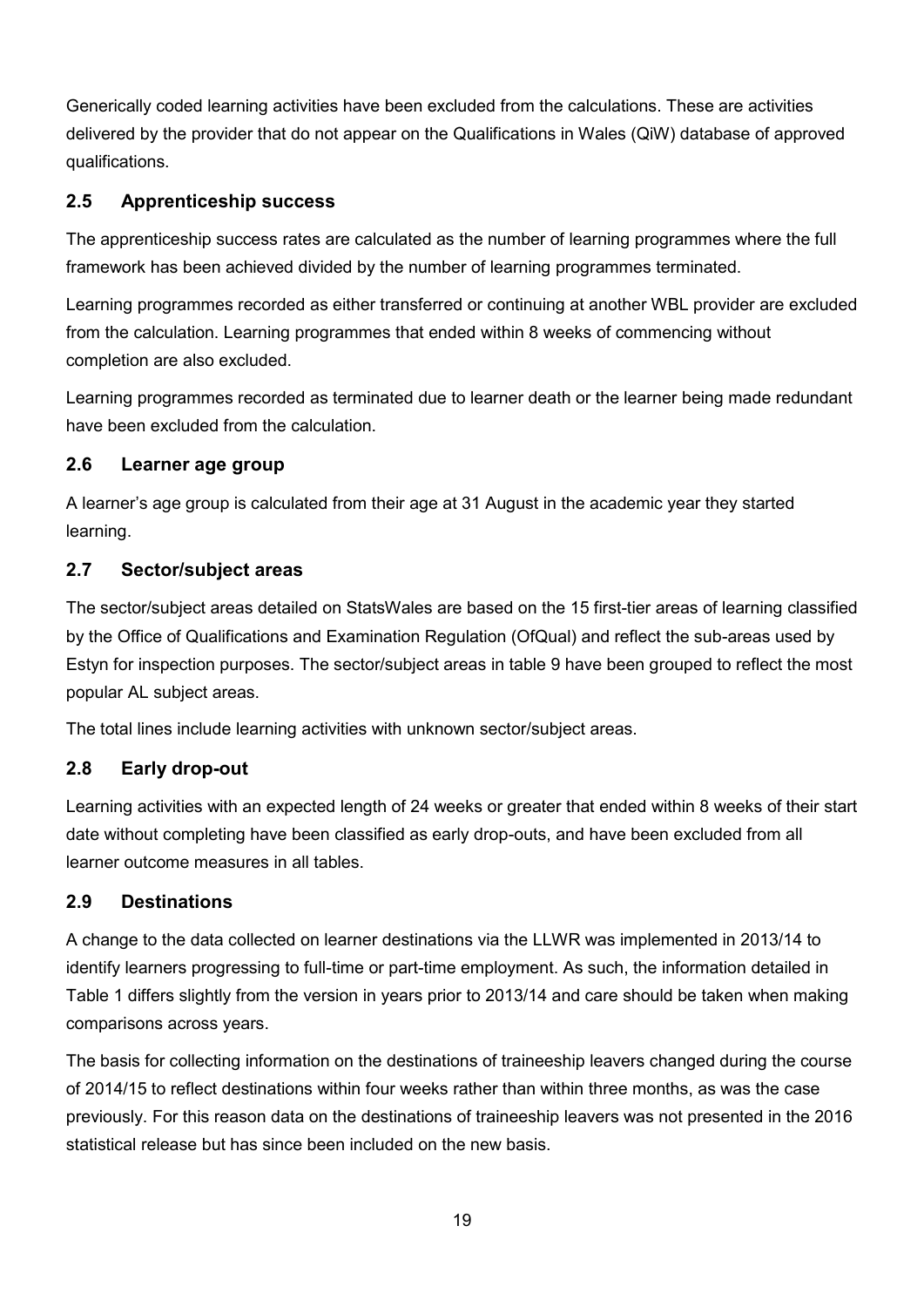# **3. Rounding and suppression**

All figures in this Statistical Release are rounded to the nearest 5 and therefore there may be apparent slight differences between the sum of the constituent rows/columns and the totals.

A '\*' represents numbers less than 5.

In addition, percentage calculations where the denominator is less than 23 have been suppressed and the percentage replaced with a '\*'.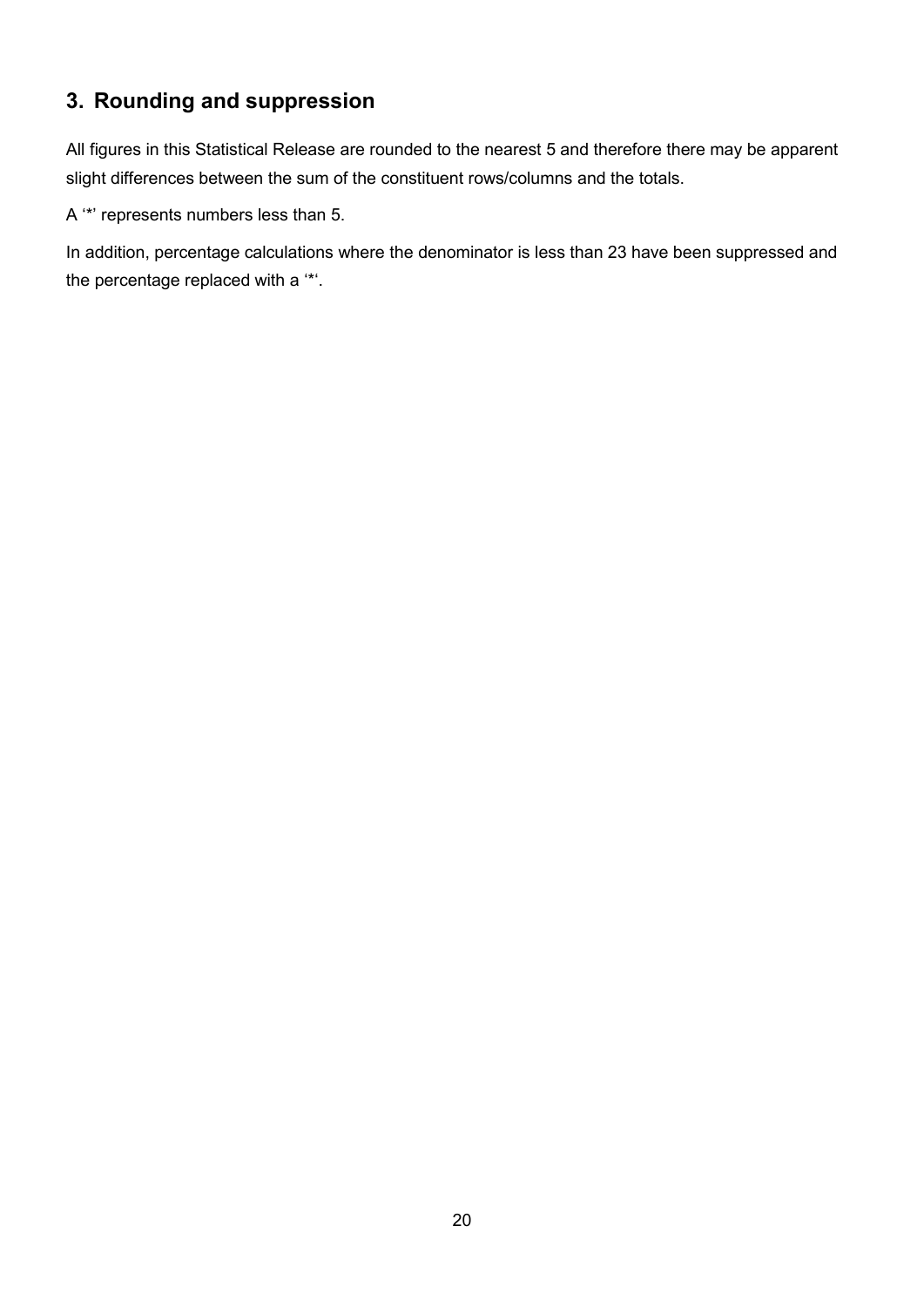# **4. Key Quality Information**

This section provides a summary of information on this output against five dimensions of quality: Relevance, Accuracy, Timeliness and Punctuality, Accessibility and Clarity, and Comparability.

### **4.1 Relevance**

The measures set out in this publication are primarily used:

- by the Welsh Government to monitor providers' performance and as baseline information to set targets for improvements as part of the Quality and Effectiveness Framework for post-16 learning;
- by Estyn, to inform inspection judgements on Inspection Area 1; and
- by providers themselves, as a management tool to measure their own performance and benchmark themselves against sector averages, as part of their annual self-assessment cycles.

The Welsh Government and Estyn have a commitment to share data in order to minimise bureaucracy for providers and ensure consistent definitions of performance wherever possible and have worked together closely to develop these measures and a standard format for presenting data.

The measures are also used both within and outside the Welsh Government to monitor educational trends and as a baseline for further analysis of the underlying data. Some of the key users are:

- Ministers and the Members Research Service in the National Assembly for Wales;
- Officials in the Welsh Government;
- Other government departments;
- Students, researchers, and academics;
- Individual citizens, private companies, and the media.

These statistics are used in a variety of ways. Some examples of these are:

- general background and research;
- inclusion in reports and briefings;
- advice to Ministers:
- to inform and evaluate the education policy-making process in Wales.

### **4.2 Accuracy**

Statisticians within the Welsh Government undertake a process of data reconciliation ahead of publishing this release. Monthly reconciliation reports detailing provisional learner outcomes figures are issued to FE institutions, WBL providers and local authorities. Data quality issues are then followed up and resolved in liaison with Welsh Government officials.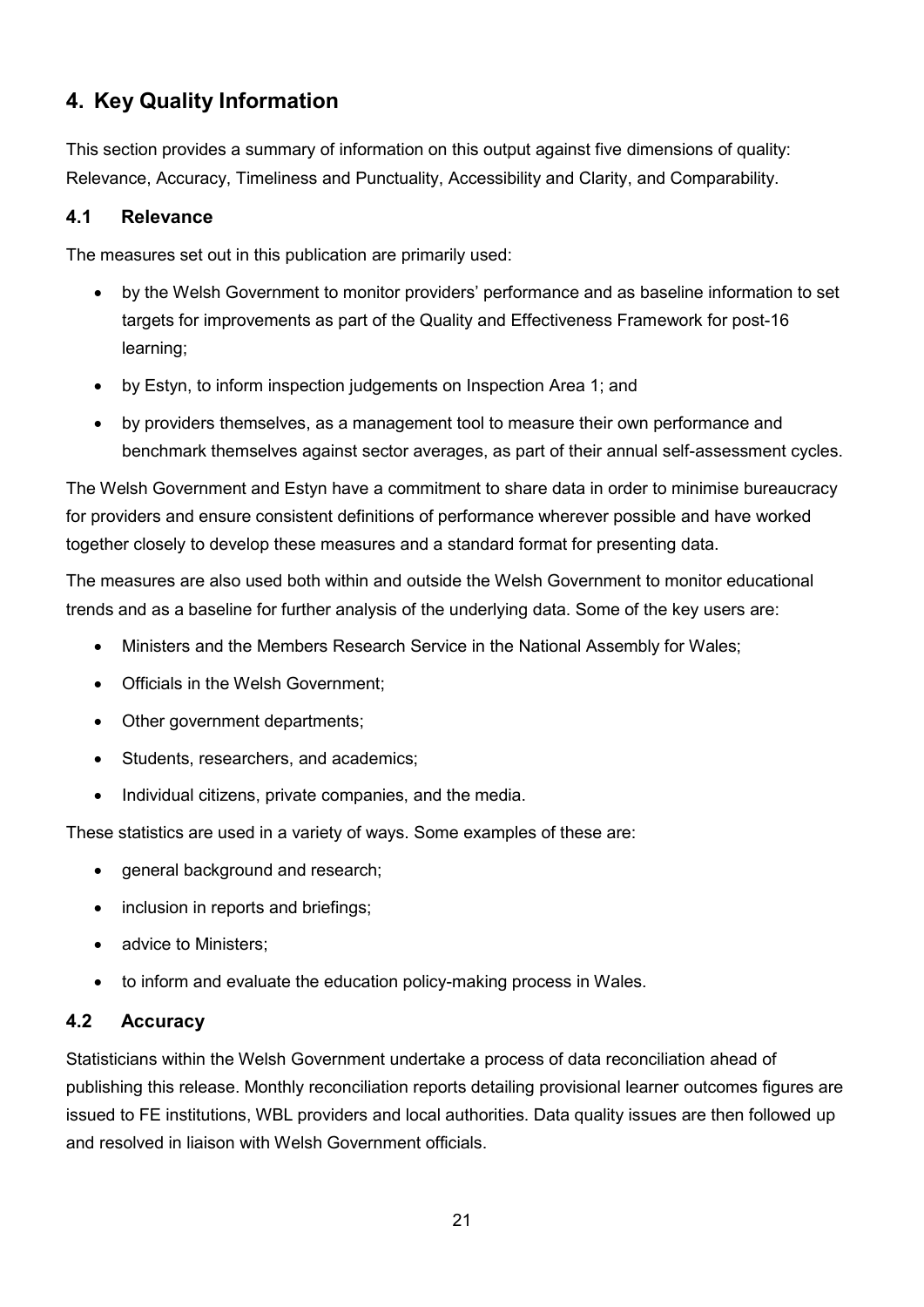The Welsh Government developed a set of data management principles for providers. These principles provided clarification on a number of data management issues, particularly the circumstances in which LLWR records can be deleted as well as on matters such as recording transfers.

Both the deletion of LLWR records and the incorrect recording of transfers can contribute to an undercount of terminated learning activities and/or learning programmes and therefore potentially inflate the success rates detailed within this output.

Analysis has been undertaken to continue to determine the impact of transfers.

| Proportion of WBL apprenticeship programmes recorded as transferred, by programme |
|-----------------------------------------------------------------------------------|
| type and academic year                                                            |
|                                                                                   |

|                            | % of Transferred Learning Programmes |         |         |         |         |  |  |  |  |  |
|----------------------------|--------------------------------------|---------|---------|---------|---------|--|--|--|--|--|
| <b>Type of Learning</b>    |                                      |         |         |         |         |  |  |  |  |  |
| <b>Programme</b>           | 2014/15 (r)                          | 2015/16 | 2016/17 | 2017/18 | 2018/19 |  |  |  |  |  |
| Foundation                 |                                      |         |         |         |         |  |  |  |  |  |
| Apprenticeship             | 8.3                                  | 3.5     | 2.9     | 2.0     | 1.9     |  |  |  |  |  |
| Apprenticeship             | 9.3                                  | 2.8     | 2.2     | 1.8     | 1.8     |  |  |  |  |  |
| Higher                     |                                      |         |         |         |         |  |  |  |  |  |
| Apprenticeship             | 9.9                                  | 3.8     | 2.1     | 1.9     | 1.6     |  |  |  |  |  |
| <b>All Apprenticeships</b> | 8.9                                  | 3.3     | 2.4     | 1.9     | 1.8     |  |  |  |  |  |

*Source: Lifelong Learning Wales Record (LLWR)*

(r) The figures for 2014/15 have been revised to include Higher Apprenticeships.

2014/15 saw an increase in the proportion of transferred WBL learning programmes of around 5.2 percentage points from 2013/14. This was attributable to the start of a new WBL contract period on 1 April 2015 and a requirement placed on providers by the Welsh Government to record learners against the correct WBL provider according to the new contract arrangements. The proportion of transferred WBL learning programmes has since decreased and now stands at 1.8 per cent of all apprenticeship programmes.

# **4.3 WBL Apprenticeship Framework Success Rate**

When deriving the WBL apprenticeship framework success rates, learning programmes are excluded from the calculation in the following circumstances:

- The learning programme is recorded as transferred to another provider or continuing,
- The learning programme ended within 8 weeks without completion ('early drop outs'),
- The learner is recorded as leaving due to redundancy or death.

Analysis is undertaken annually to monitor the numbers of exclusions and determine whether they fall within acceptable thresholds.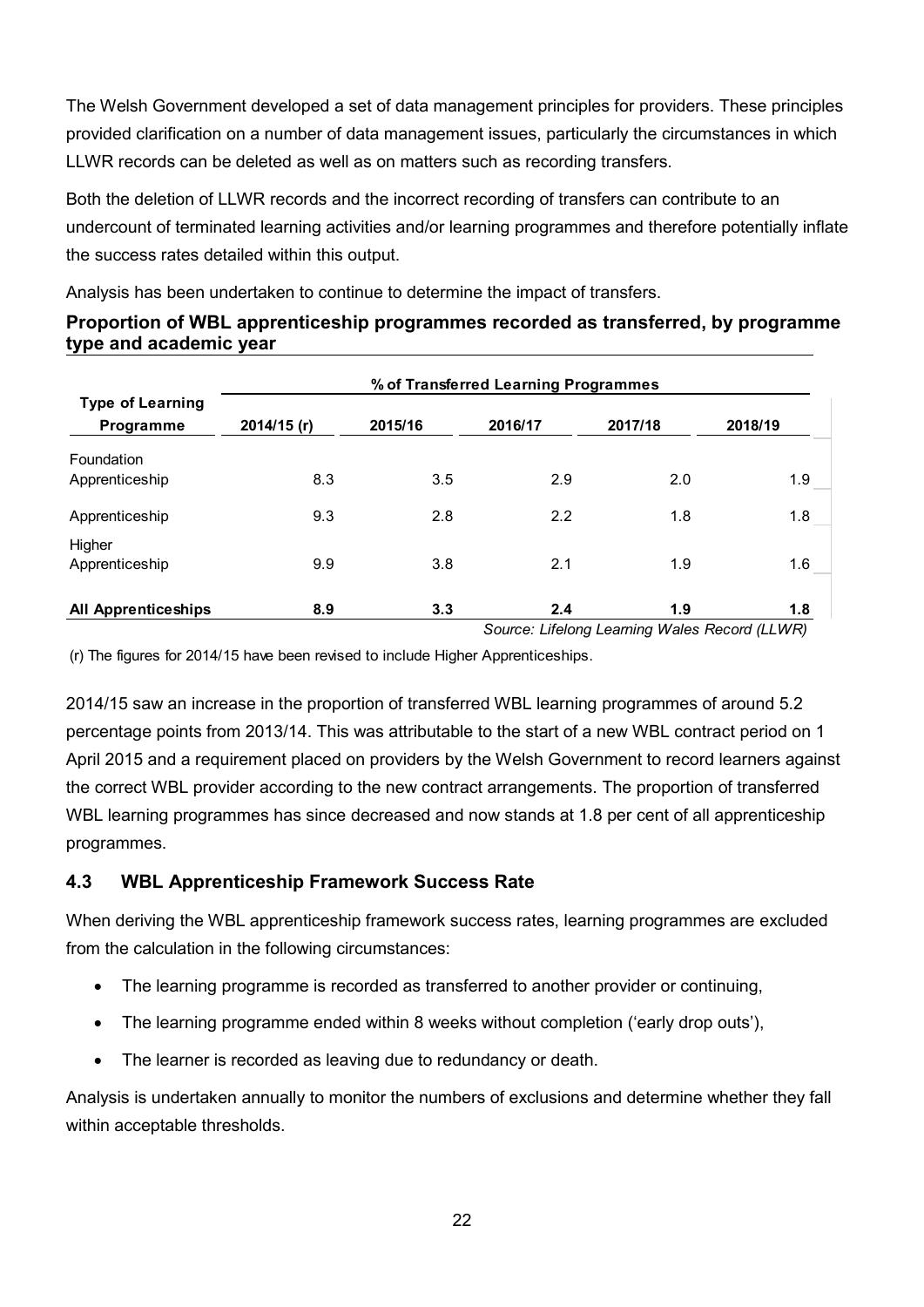|                                  | 2014/15 (r) |         | 2015/16      |         | 2016/17    |         | 2017/18      |            | 2018/19    |         |
|----------------------------------|-------------|---------|--------------|---------|------------|---------|--------------|------------|------------|---------|
| <b>Reason for exclusion</b>      | No.         | %       | No.          | %       | No.        | %       | No.          | %          | No.        | %       |
| Early drop-out                   | 1,430       | 5.5     | $1,875$ (r)  | 9.3(r)  | 2.435 11.7 |         | 3,380        | 12.8 $(r)$ | 2,975 10.4 |         |
| Continuing learning programme    | 10          | $\star$ | $\star$      | $\star$ | *          | $\star$ | $\star$      | $\star$    | $\star$    | $\star$ |
| Transferred learning programme   | 2,290       | 8.9     | 665          | 3.3     | 505        | 2.4     | 500          | 1.9 $(r)$  | 510        | 1.8     |
| Learner redundancy               | 350         | 1.4     | 240          | 1.2     | 245        | 1.2     | 305          | 1.2 $(r)$  | 225        | 0.8     |
| Learner death                    | 10          | $\star$ | 5            | $\star$ | 10         | $\star$ | 10           | $\ast$     | 10         | $\star$ |
| <b>Total exclusions</b>          | 4,095       | 15.8    | $2,780$ (r)  | 13.9(r) | 3.200 15.4 |         | 4,195        | 15.9 $(r)$ | 3,720 13.1 |         |
| <b>Total terminated learning</b> |             |         |              |         |            |         |              |            |            |         |
| programmes                       | 25,845      |         | $20,050$ (r) |         | 20.755     |         | $26,365$ (r) |            | 28.455     |         |

The following table shows the numbers and proportions of different types of exclusions in 2018/19 compared with previous years.

*Source: Lifelong Learning Wales Record (LLWR) s Record (LLWR)* 

(r) The figures for 2013/14 and 2014/15 have been revised to include Higher Apprenticeships. The figures for 2015/16 have been revised due to resubmissions of data. The total figure for 2017/18 was revised due to an error in calculation.

The proportion of 'early drop outs' has decreased by 2.4 percentage points since 2017/18. However this is the first time it has decreased since 2014/15.

The following chart shows the denominator of the framework success rate (i.e. the number of leavers minus early drop-outs and other exclusions) over the last 9 years. Following increased investment in apprenticeships the number of apprenticeship leavers peaked in 2014/15, but has shown an increase in the three most recent years with the Welsh Government target delivery of 100,000 quality apprenticeships in the Assembly term.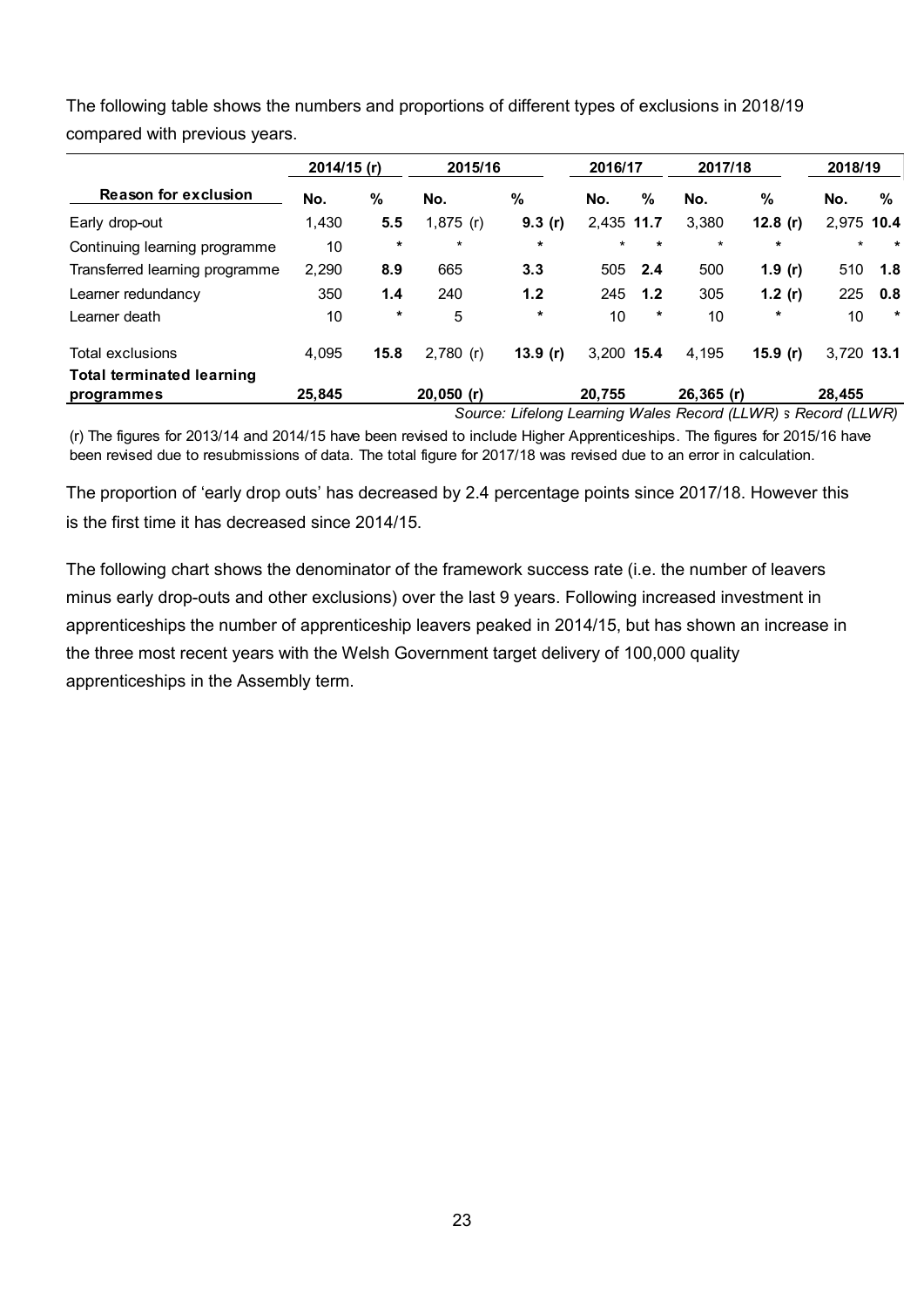

# **Chart 17: Trends in leavers from Apprenticeship programmes**

(r) The All Apps figures for 2013/14 and 2014/15 have been revised to include Higher Apprenticeships.

Welsh Government officials will continue to monitor the numbers and proportions of exclusions from the framework success rate to ensure that this measure remains robust and fit-for-purpose.

In addition, the following data issues are of particular relevance to the Adult Learning measures:

# **Non-assessable learning activities**

Learning activities that are deemed to be non-assessable (i.e. do not lead to an associated award) are excluded from the denominators of attainment and success rate calculations.

Analysis of AL data reveals considerable variation in the proportion of non-assessable learning activities across the different types of AL provision. Directly delivered local authority provision has a notably high proportion of such activities (56 per cent of terminated learning activities in 2018/19) compared with local authority provision delivered via a franchise arrangement with an FE institution (3 per cent of terminated learning activities) and other AL provision delivered by FE institutions (29 per cent of terminated activities).

However, further analysis by local authority reveals that the proportion of non-assessable activities varies considerably between providers. For local authorities with over 1,000 terminated learning activities this ranged from 19 per cent to 93 per cent. This suggests that non-assessable provision is being inconsistently recorded and thereby potentially impacting on attainment and success rates. Learning activities that have been identified as non-assessable on submission but are subsequently identified by the Welsh Government to be linked to assessable learning aims are included in the calculation of attainment and success rates.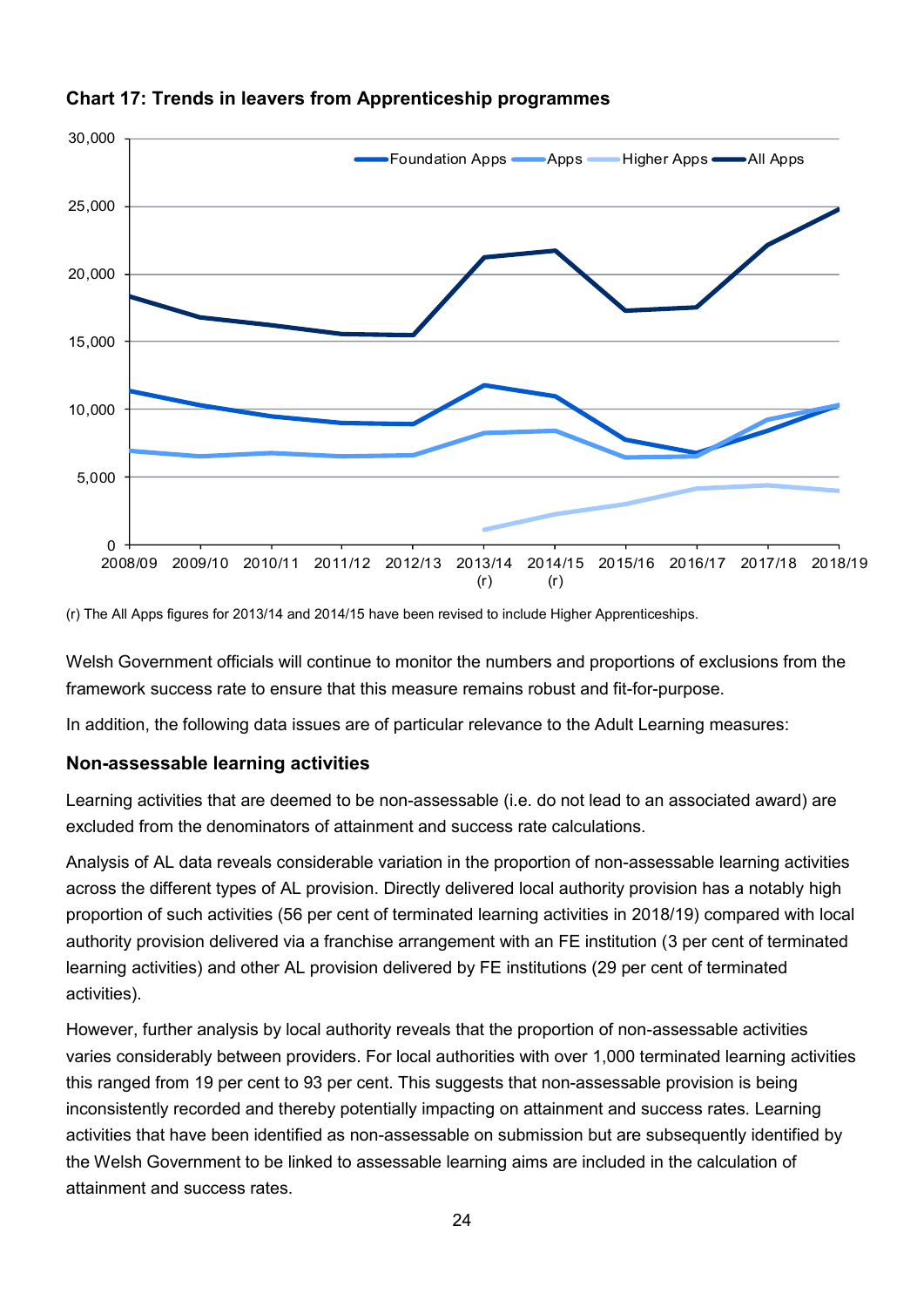### **Other AL delivered by FE institutions**

For the purposes of this release, this provision has been identified using information recorded in the type of learning programme field. Information on type of learning programme is based on FE institutions' own identification of AL provision.

### **4.4 Timeliness and punctuality**

The annual timescale for the production of final learner outcomes data balances timeliness against the need for accurate data-quality in order to underpin robust sector benchmarks. Statistics are drawn from a database based on the LLWR as at December, (having been February until 2015/16 for FE and AL and 2016/17 for WBL). This first release is then produced and published as soon as possible.

### **4.5 Accessibility and clarity**

This statistical release is pre-announced and then published on the Statistics and Research section of the Welsh Government website.

### **4.6 Comparability and coherence**

Figures in this statistical release are broadly comparable with previous years. Past releases can be accessed via the following link:

[Learner Outcome Measures for Further Education, Work-based Learning and Adult Community Learning](https://gov.wales/learner-outcome-measures-further-education-work-based-learning-and-adult-community-learning)  - [past releases](https://gov.wales/learner-outcome-measures-further-education-work-based-learning-and-adult-community-learning)

Past releases contain information on FE provision. This has now been replaced by the consistent [performance measures for post-16 learning.](https://gov.wales/consistent-performance-measures-post-16-learning-achievement-and-value-added) Please note that these figures are not directly comparable.

Note that 2015/16 saw WBL outcomes published separately to FE and AL outcomes due to differences in timetables. For 2012/13, 2014/15, 2016/17 and 2017/18, data on FE, WBL and AL provision were published together in one release. Prior to 2012/13, data on FE and WBL provision were published separately to AL provision.

Equivalent data on post-16 learner outcomes in England, Scotland and Northern Ireland can be found via the following links:

Skills Funding Agency / Department for Education - [Learner participation, outcomes and level of highest](https://www.gov.uk/government/statistics/further-education-and-skills-november-2017)  [qualification](https://www.gov.uk/government/statistics/further-education-and-skills-november-2017)

Scottish Funding Council - [Staff and Student Performance Indicators for FE Colleges](http://www.sfc.ac.uk/publications-statistics/statistics/statistics-colleges/college-performance-indicators/college-performance-indicators.aspx)

[Department for the Economy Northern Ireland -](https://www.economy-ni.gov.uk/topics/statistics-and-economic-research/further-education-statistics-and-research) Further Education Performance Statistics

However, due to differences in methodology and data collection, caution should be exercised in making direct comparisons with the figures contained within this release.

# **4.7 Revisions**

115 completed adult learning activities provided directly by Wrexham were omitted from the first version of this publication. Figures, charts and StatsWales tables have been corrected and marked with an (r).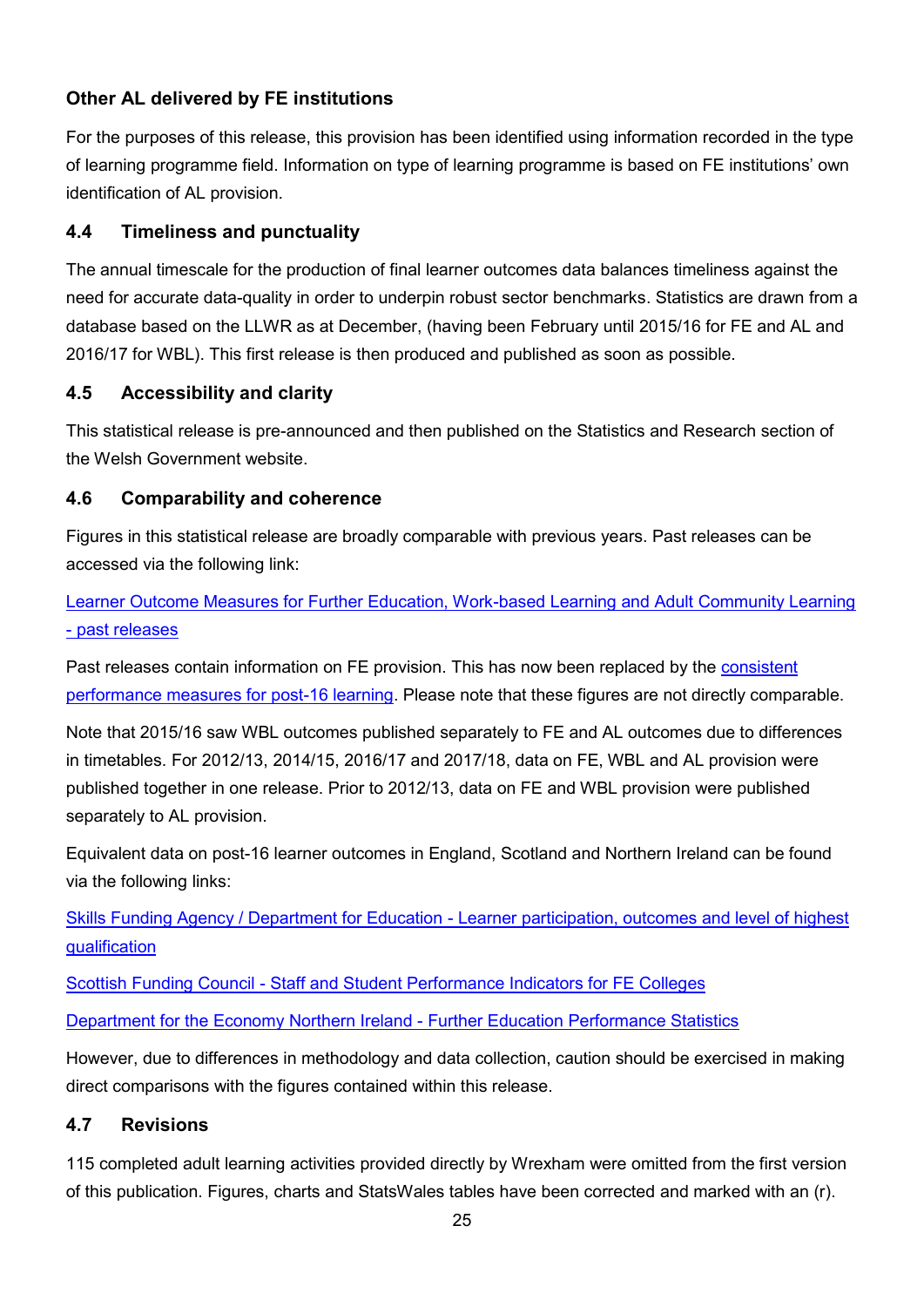# **5. Additional information**

### **5.1 Further dissemination of performance measures**

Learner Outcomes Reports (LORs) for WBL providers and AL partnerships will be published by Welsh Government in February 2019: [Learner Outcomes Reports](https://gov.wales/learner-outcome-measures-further-education-work-based-learning-and-adult-community-learning)

### **5.2 Consistent post-16 performance measures**

In previous years, arrangements for measuring performance in school sixth forms and in further education were entirely separate. Performance measures were produced from different data-collection systems using differing analysis methodologies. This means we were unable to compare outcomes in a meaningful way across learner settings, and that learners and parents have not have access to transparent information to inform their choices.

To address this disparity, the Welsh Government has been working to develop a set of consistent measures for further education institutions and sixth forms to enable the publication of headline and provider level information on an annual basis. In the first half of 2017 the Welsh Government consulted on a new set of consistent performance measures for school sixth forms and further education colleges. Summaries of the responses can be accessed via the '[Consistent measures for post-16 learning in](https://gov.wales/consistent-measures-post-16-learning-wales)  [Wales](https://gov.wales/consistent-measures-post-16-learning-wales)' consultation page.

The Cabinet Secretary issued a [Written Statement](https://gov.wales/written-statement-new-performance-measures-post-16-learning) on 10 July 2017 to adopt the three new measures: learner achievement, post-16 value added, and destinations.

More information about the measures can be found on the [Post-16 Performance Measures Hwb playlist.](https://hwb.gov.wales/playlists/view/dcd4b8f7-f5cf-4789-8e70-f6751bfa46bc/en/2)

In September 2018 Welsh Government published and provided a first set of experimental statisitcs covering [learner achievement, post-16 value added](https://gov.wales/consistent-performance-measures-post-16-learning-achievement-and-value-added) and [destinations.](https://gov.wales/consistent-performance-measures-post-16-learning-learner-destinations-august-2015-july-2016)

Further information about the development of consistent measures for post-16 learning can be found on the [Welsh Government website.](https://gov.wales/consistent-post-16-performance-measures-overview)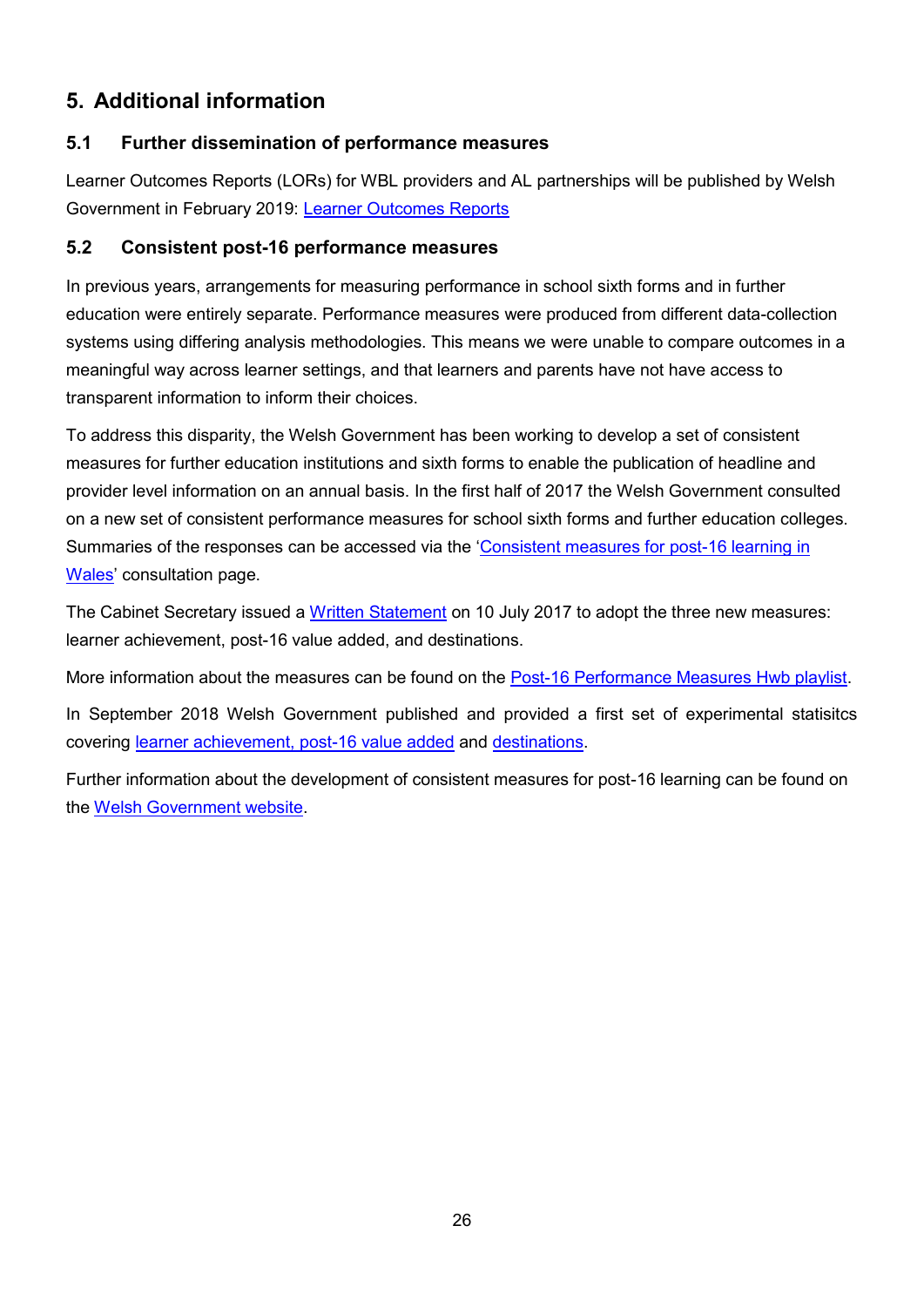# **National Statistics status**

The [United Kingdom Statistics Authority](https://www.statisticsauthority.gov.uk/) has designated these statistics as National Statistics, in accordance with the Statistics and Registration Service Act 2007 and signifying compliance with the [Code of Practice for Statistics.](https://www.statisticsauthority.gov.uk/monitoring-and-assessment/code-of-practice/)

National Statistics status means that official statistics meet the highest standards of trustworthiness, quality and public value.

All official statistics should comply with all aspects of the Code of Practice for Official Statistics. They are awarded National Statistics status following an assessment by the UK Statistics Authority's regulatory arm. The Authority considers whether the statistics meet the highest standards of Code compliance, including the value they add to public decisions and debate. The designation of these statistics as National Statistics was confirmed in May 2011 following a [full assessment against the Code of Practice.](https://www.statisticsauthority.gov.uk/publication/statistics-on-further-education-and-cross-cutting-education-in-wales/)

It is Welsh Government's responsibility to maintain compliance with the standards expected of National Statistics. If we become concerned about whether these statistics are still meeting the appropriate standards, we will discuss any concerns with the Authority promptly. National Statistics status can be removed at any point when the highest standards are not maintained, and reinstated when standards are restored.

# **Well-being of Future Generations Act (WFG)**

The Well-being of Future Generations Act 2015 is about improving the social, economic, environmental and cultural well-being of Wales. The Act puts in place seven well-being goals for Wales. These are for a more equal, prosperous, resilient, healthier and globally responsible Wales, with cohesive communities and a vibrant culture and thriving Welsh language. Under section (10)(1) of the Act, the Welsh Ministers must (a) publish indicators ("national indicators") that must be applied for the purpose of measuring progress towards the achievement of the Well-being goals, and (b) lay a copy of the national indicators before the National Assembly. The 46 national indicators were laid in March 2016.

Information on the indicators, along with narratives for each of the well-being goals and associated technical information is available in the [Well-being of Wales report.](https://gov.wales/well-being-wales)

Further information on the [Well-being of Future Generations \(Wales\) Act 2015.](http://gov.wales/topics/people-and-communities/people/future-generations-act)

The statistics included in this release could also provide supporting narrative to the national indicators and be used by public services boards in relation to their local well-being assessments and local wellbeing plans.